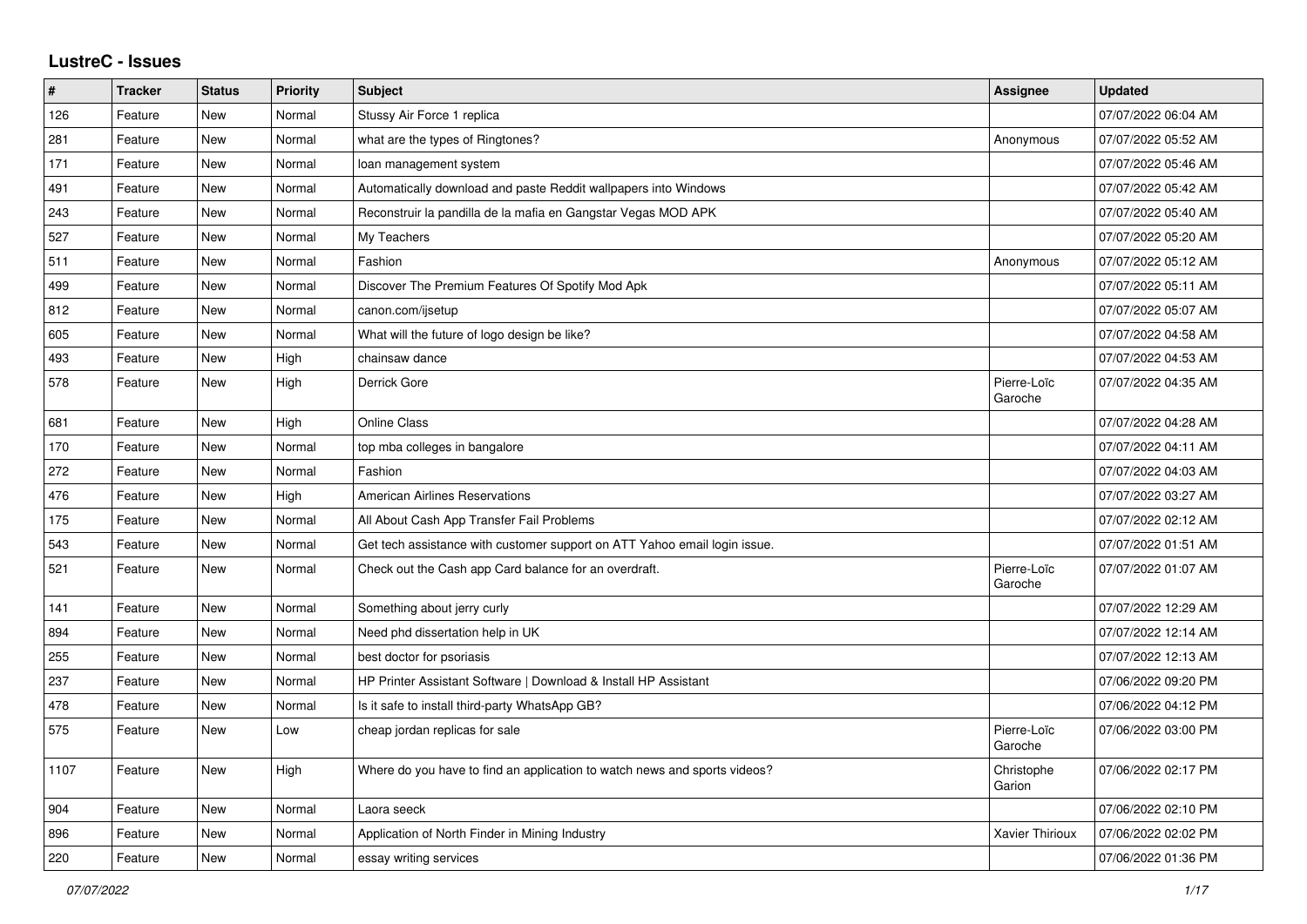| $\pmb{\#}$ | <b>Tracker</b> | <b>Status</b> | <b>Priority</b> | Subject                                                              | Assignee               | <b>Updated</b>      |
|------------|----------------|---------------|-----------------|----------------------------------------------------------------------|------------------------|---------------------|
| 263        | Feature        | New           | Normal          | Wrecked Car Is Nothing But A Worthless                               | Pierre-Loïc<br>Garoche | 07/06/2022 01:35 PM |
| 665        | Feature        | New           | Normal          | Look for a dedicated help with finance assignment                    |                        | 07/06/2022 12:35 PM |
| 207        | Feature        | New           | Low             | real estate lead conversion                                          |                        | 07/06/2022 12:24 PM |
| 242        | Feature        | New           | Normal          | Descripción de Torque Pro MOD APK para Android                       |                        | 07/06/2022 11:46 AM |
| 214        | Feature        | New           | Normal          | Five Christmas Apps For Apple Users                                  |                        | 07/06/2022 10:34 AM |
| 931        | Feature        | New           | High            | Situs Judi Slot Online apel888                                       | Pierre-Loïc<br>Garoche | 07/06/2022 06:00 AM |
| 793        | Feature        | New           | Urgent          | Where can I find cheap FIFA coins?                                   | Pierre-Loïc<br>Garoche | 07/06/2022 05:31 AM |
| 1109       | Feature        | New           | Normal          | Six Guns Mod Apk Answers Your Questions                              | Christophe<br>Garion   | 07/06/2022 03:23 AM |
| 654        | Feature        | <b>New</b>    | Normal          | <b>Peach Health Benefits</b>                                         |                        | 07/06/2022 01:22 AM |
| 510        | Feature        | New           | Normal          | Fashion                                                              | Anonymous              | 07/06/2022 01:19 AM |
| 680        | Feature        | New           | Normal          | Word Jewels 2                                                        |                        | 07/06/2022 01:06 AM |
| 967        | Feature        | New           | Normal          | stream live nfl games free online                                    |                        | 07/06/2022 01:02 AM |
| 740        | Feature        | New           | Normal          | Online Thesis Help USA                                               |                        | 07/05/2022 11:29 PM |
| 545        | Feature        | <b>New</b>    | Normal          | Best Canvas Print Company                                            |                        | 07/05/2022 10:13 PM |
| 606        | Feature        | New           | Normal          | Play unblocked cookie crush 3                                        | Pierre-Loïc<br>Garoche | 07/05/2022 09:05 PM |
| 142        | Feature        | New           | Normal          | About ashimary hair                                                  |                        | 07/05/2022 08:41 PM |
| 968        | Feature        | New           | Normal          | watch nfl online free live streaming                                 |                        | 07/05/2022 04:47 PM |
| 963        | Feature        | New           | Normal          | Why I am not getting cool cash app card designs- call experts        |                        | 07/05/2022 04:36 PM |
| 901        | Feature        | New           | Normal          | good game ever                                                       |                        | 07/05/2022 02:31 PM |
| 647        | Feature        | New           | Normal          | <b>Cranberry Health Benefits</b>                                     |                        | 07/05/2022 02:29 PM |
| 594        | Feature        | <b>New</b>    | Normal          | How does research proposal help online make it easy for me?          |                        | 07/05/2022 12:20 PM |
| 649        | Feature        | New           | Normal          | Pear Health Benefits                                                 |                        | 07/05/2022 11:03 AM |
| 794        | Feature        | New           | Normal          | Safe place to buy fifa coins                                         |                        | 07/05/2022 10:14 AM |
| 180        | Feature        | New           | Normal          | homoeobazaar                                                         |                        | 07/05/2022 09:59 AM |
| 271        | Feature        | New           | Normal          | Fashion                                                              |                        | 07/05/2022 08:55 AM |
| 960        | Feature        | New           | Normal          | Zooming Instagram Picture In Full HD                                 | Pierre-Loïc<br>Garoche | 07/05/2022 08:36 AM |
| 572        | Feature        | New           | Normal          | New features of WhatsApp Plus on Android phones                      | Pierre-Loïc<br>Garoche | 07/05/2022 06:45 AM |
| 698        | Feature        | New           | Normal          | Connect with cash app representative to ask about cash app flip scam |                        | 07/05/2022 05:46 AM |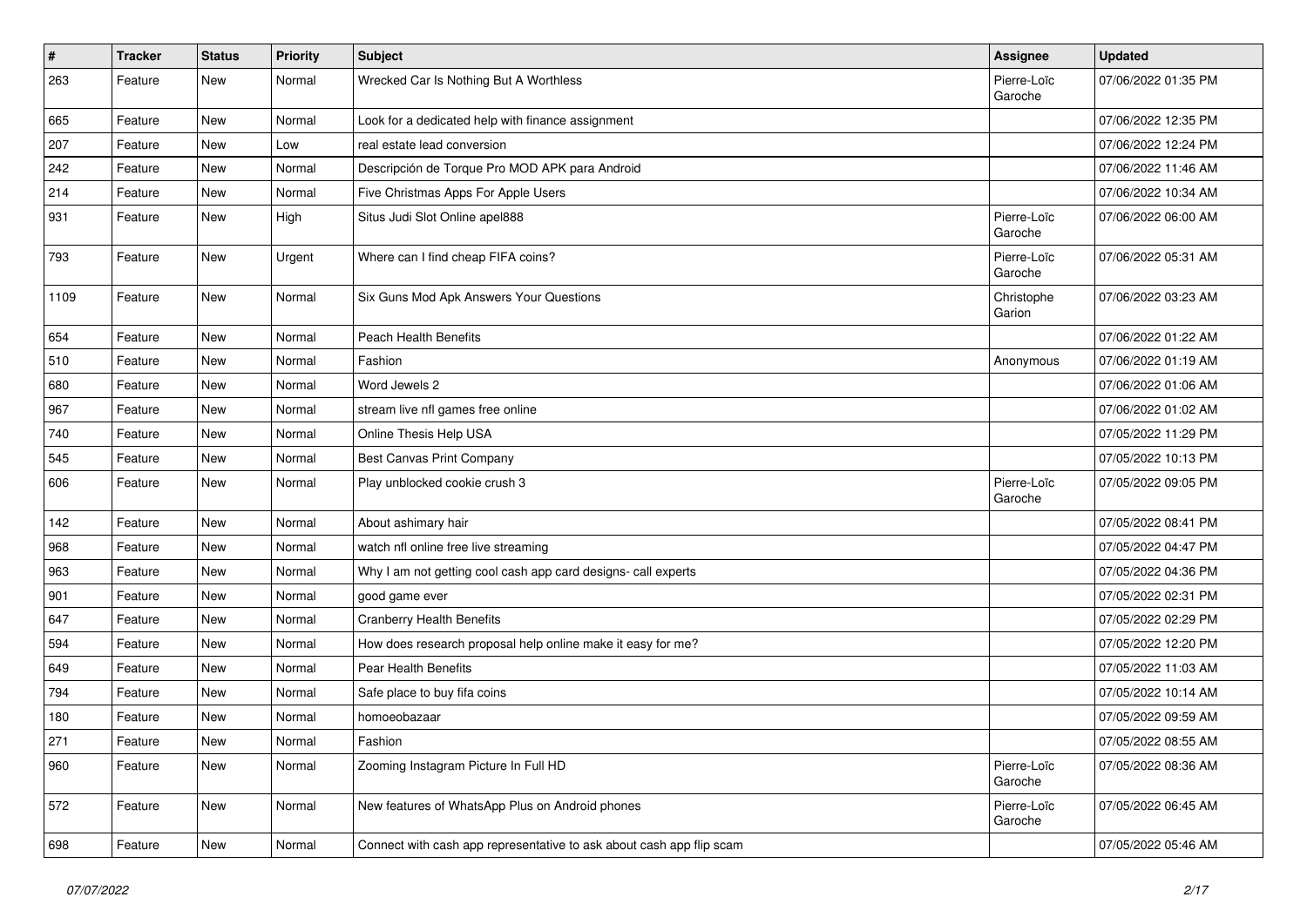| $\sharp$ | <b>Tracker</b> | <b>Status</b> | <b>Priority</b> | <b>Subject</b>                                                 | <b>Assignee</b>        | <b>Updated</b>      |
|----------|----------------|---------------|-----------------|----------------------------------------------------------------|------------------------|---------------------|
| 546      | Feature        | New           | Normal          | Quickbooks Error                                               |                        | 07/05/2022 04:14 AM |
| 63       | Feature        | New           | Normal          | Skip normalization step in mutation generation if it possible  | Pierre-Loïc<br>Garoche | 07/05/2022 03:53 AM |
| 558      | Feature        | New           | Normal          | <b>Stunning Classic Sofas</b>                                  |                        | 07/05/2022 01:46 AM |
| 810      | Feature        | New           | Normal          | how to remove viruses from a phone                             |                        | 07/04/2022 07:35 PM |
| 240      | Feature        | New           | Normal          | Juego interesante de Dragon Ball Legends MOD APK               |                        | 07/04/2022 06:19 PM |
| 610      | Feature        | New           | Normal          | CheapestMedsShop 100% Safe Medicines Online in USA UK & AUS.   |                        | 07/04/2022 06:12 PM |
| 693      | Feature        | New           | Normal          | How To Get My Money Back From The Cash App To Your Wallet?     |                        | 07/04/2022 05:41 PM |
| 683      | Feature        | New           | Normal          | Game creation                                                  |                        | 07/04/2022 05:02 PM |
| 174      | Feature        | New           | Normal          | Digital Marketing Philadelphia                                 |                        | 07/04/2022 03:52 PM |
| 611      | Feature        | New           | Normal          | Buy All Modafinil & Armodafinil Tablets @Buy Modafinil US      |                        | 07/04/2022 03:51 PM |
| 151      | Feature        | New           | Normal          | Law Essay Writing Service - Assignments Planet                 |                        | 07/04/2022 03:47 PM |
| 509      | Feature        | New           | Normal          | Fashion                                                        | Anonymous              | 07/04/2022 01:59 PM |
| 803      | Feature        | New           | High            | Ketamine Online Store                                          | Pierre-Loïc<br>Garoche | 07/04/2022 11:31 AM |
| 1142     | Feature        | New           | Normal          | Watch Free Sports Online                                       |                        | 07/04/2022 11:03 AM |
| 1141     | Feature        | New           | Normal          | Retro Bowl game free                                           |                        | 07/04/2022 10:59 AM |
| 725      | Feature        | New           | Normal          | What are memo writing services design                          |                        | 07/04/2022 10:27 AM |
| 994      | Feature        | New           | Normal          | Cricut.com/setup                                               |                        | 07/04/2022 09:23 AM |
| 779      | Feature        | New           | Normal          | Latest Whatsapp groups for Teens                               | Pierre-Loïc<br>Garoche | 07/04/2022 09:11 AM |
| 1140     | Feature        | New           | Normal          | GTA San Andreas Mod Apk                                        |                        | 07/04/2022 04:20 AM |
| 216      | Feature        | New           | High            | Barry Keoghan                                                  | Pierre-Loïc<br>Garoche | 07/03/2022 11:43 PM |
| 557      | Feature        | New           | Normal          | <b>Business Law Assignment Help</b>                            |                        | 07/03/2022 06:40 AM |
| 806      | Feature        | New           | Normal          | Go everywhere thanks to mapquest driving directions            |                        | 07/03/2022 01:42 AM |
| 552      | Feature        | New           | Normal          | Radio rfm and the benefits of radio rfm                        |                        | 07/03/2022 12:38 AM |
| 669      | Feature        | New           | Normal          | Nursing Assignment Help                                        |                        | 07/02/2022 05:58 PM |
| 173      | Feature        | New           | Normal          | private limited company registration                           |                        | 07/02/2022 04:39 PM |
| 648      | Feature        | New           | Normal          | Plum Health Benefits                                           |                        | 07/02/2022 01:06 PM |
| 637      | Feature        | New           | Normal          | Why do the Outlook rules not work in my account?               |                        | 07/02/2022 06:55 AM |
| 1139     | Feature        | New           | Normal          | GTA San Andreas Mod Apk                                        |                        | 07/02/2022 04:58 AM |
| 1138     | Feature        | New           | Normal          | GTA San Andreas Mod Apk                                        |                        | 07/02/2022 04:56 AM |
| 522      | Feature        | New           | Normal          | Can You Check App Limits, If Cash app won't let me send money? |                        | 07/02/2022 01:00 AM |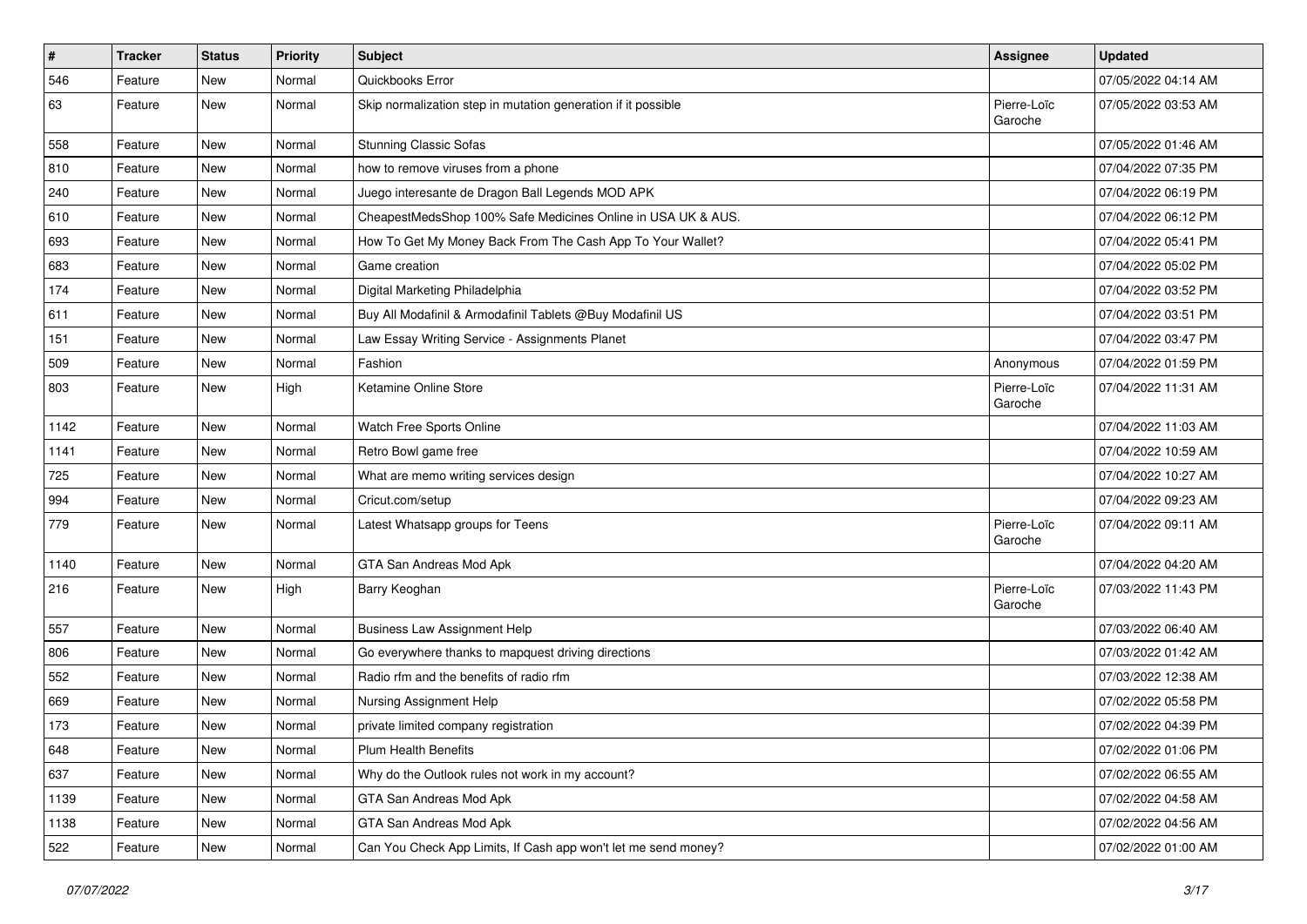| $\vert$ # | <b>Tracker</b> | <b>Status</b> | Priority | Subject                                                                  | Assignee               | <b>Updated</b>      |
|-----------|----------------|---------------|----------|--------------------------------------------------------------------------|------------------------|---------------------|
| 172       | Feature        | New           | Normal   | pgdm colleges in bangalore                                               |                        | 06/30/2022 09:28 AM |
| 646       | Feature        | <b>New</b>    | Normal   | <b>Collaborative Research Group</b>                                      |                        | 06/29/2022 09:46 AM |
| 229       | Feature        | New           | Normal   | How To Delete Cash App Account? - Check Out the Steps In Detail          |                        | 06/28/2022 07:06 PM |
| 813       | Feature        | New           | Normal   | Canon.com/ijsetup                                                        |                        | 06/28/2022 05:15 PM |
| 224       | Feature        | New           | Normal   | Instant Personal Loan                                                    | Pierre-Loïc<br>Garoche | 06/28/2022 04:40 PM |
| 186       | Feature        | New           | Normal   | homoeobazaar                                                             |                        | 06/28/2022 04:29 PM |
| 1100      | Feature        | New           | Low      | <b>Food Products</b>                                                     | Pierre-Loïc<br>Garoche | 06/28/2022 09:40 AM |
| 1099      | Feature        | <b>New</b>    | Normal   | Whatsapp Plus - A New Way Of Communicating                               |                        | 06/28/2022 07:57 AM |
| 608       | Feature        | New           | Normal   | How To Do Hotmail Password Reset Without Phone Number?                   |                        | 06/28/2022 07:39 AM |
| 973       | Feature        | New           | Normal   | Free NFL Streaming Sites                                                 |                        | 06/28/2022 06:27 AM |
| 824       | Feature        | New           | Normal   | How to watch Fox News on my Smart TV or similar devices?                 | Pierre-Loïc<br>Garoche | 06/27/2022 08:32 PM |
| 756       | Feature        | New           | Normal   | Your one-stop destination for the thesis writing service                 |                        | 06/27/2022 05:46 PM |
| 995       | Feature        | New           | Normal   | "ij.start canon                                                          |                        | 06/27/2022 01:29 PM |
| 944       | Feature        | New           | Normal   | Canon.com/ijsetup                                                        |                        | 06/27/2022 09:46 AM |
| 823       | Feature        | New           | Normal   | How much does Disney Plus cost?                                          | Pierre-Loïc<br>Garoche | 06/27/2022 04:05 AM |
| 1095      | Feature        | <b>New</b>    | High     | Want to Know the Best CV Makers in Dubai?                                |                        | 06/20/2022 06:29 AM |
| 1081      | Feature        | New           | Normal   | drift boss- the best driftitng game                                      |                        | 06/15/2022 05:56 AM |
| 1085      | Feature        | New           | Normal   | dcvghdcc asgdvgd dveduqwv ajdhvwd                                        |                        | 06/09/2022 03:46 PM |
| 1070      | Feature        | New           | Normal   | <b>Tableau Consulting Expertise</b>                                      |                        | 06/09/2022 11:50 AM |
| 1075      | Feature        | New           | Low      | Enjoy Free Services Of Toomics Mod APK For Android                       |                        | 06/03/2022 10:00 AM |
| 1066      | Feature        | New           | High     | Using the default Routerlogin.net web address for setup                  |                        | 05/31/2022 12:16 PM |
| 1056      | Feature        | New           | Normal   | Online Class Issues                                                      |                        | 05/28/2022 12:44 AM |
| 1049      | Feature        | New           | Normal   | IT Software Company In Delhi                                             |                        | 05/27/2022 05:24 AM |
| 1050      | Feature        | New           | Normal   | Best Smart Phone Repair in Delhi                                         |                        | 05/25/2022 10:33 AM |
| 1037      | Feature        | New           | Normal   | 1p lsd                                                                   | Christophe<br>Garion   | 05/19/2022 05:25 AM |
| 902       | Feature        | New           | Normal   | salo717                                                                  |                        | 05/18/2022 10:35 AM |
| 212       | Feature        | New           | Normal   | How good is the market for gaming mobile apps at the moment?             |                        | 05/17/2022 11:09 AM |
| 1017      | Feature        | New           | Normal   | fleeing the complex                                                      | Hamza<br>Bourbouh      | 05/13/2022 06:33 AM |
| 927       | Feature        | New           | Normal   | What Is The Right Way To Troubleshoot Cash App Transfer Failed Problems? |                        | 04/12/2022 05:54 AM |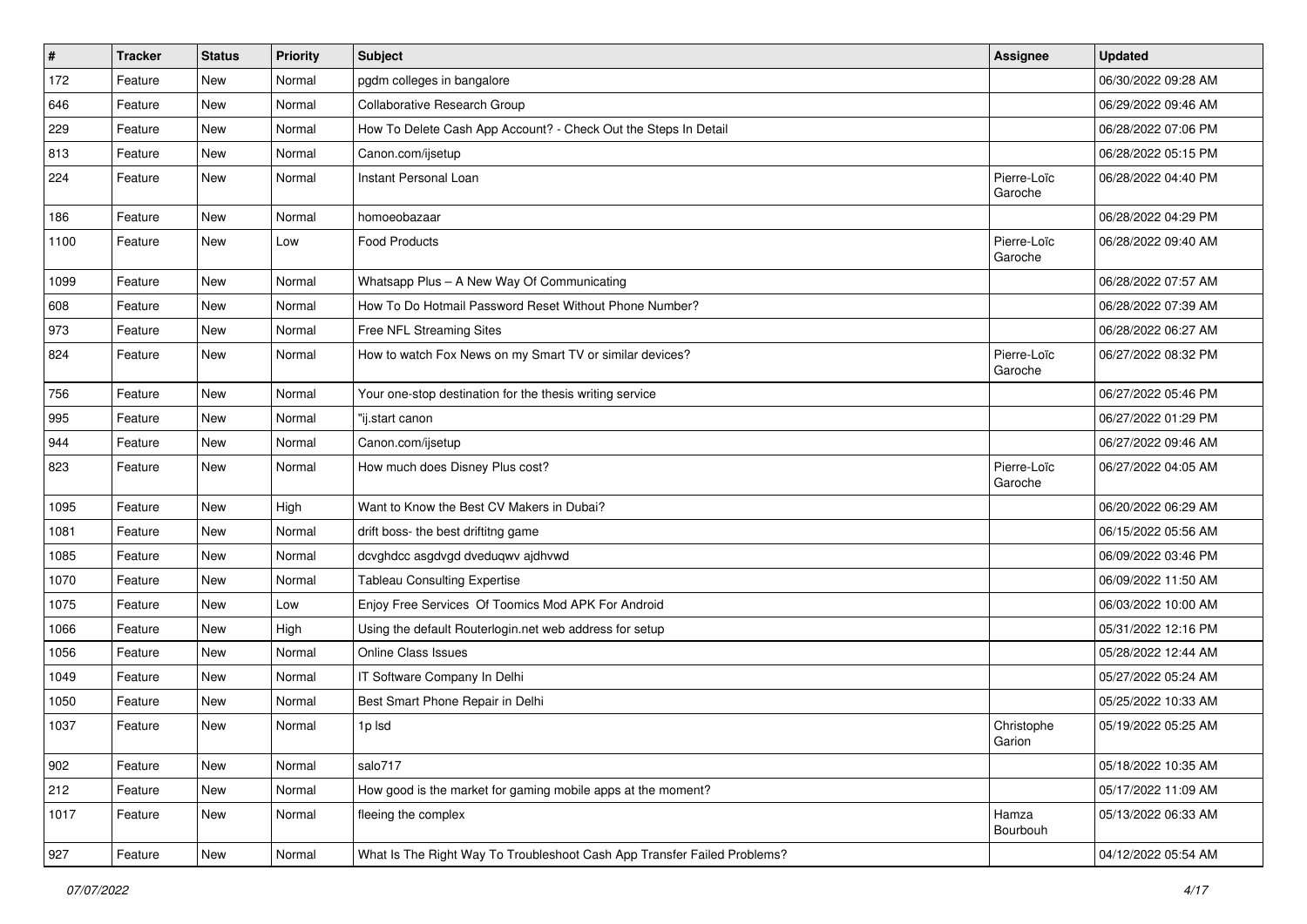| $\vert$ # | <b>Tracker</b> | <b>Status</b> | <b>Priority</b> | <b>Subject</b>                                                | Assignee               | <b>Updated</b>      |
|-----------|----------------|---------------|-----------------|---------------------------------------------------------------|------------------------|---------------------|
| 903       | Feature        | New           | Normal          | Good game                                                     |                        | 04/11/2022 08:39 AM |
| 919       | Feature        | New           | Normal          | How can I check my Cash App card balance by dialing a number? |                        | 04/10/2022 09:07 AM |
| 900       | Feature        | New           | Normal          | good game ever                                                |                        | 04/02/2022 11:59 AM |
| 899       | Feature        | New           | Normal          | Application of Optical Fiber Gyroscope                        | Christophe<br>Garion   | 04/02/2022 11:23 AM |
| 879       | Feature        | New           | Normal          | Best Garage Door Repair in Massachusetts                      |                        | 04/01/2022 09:16 AM |
| 861       | Feature        | New           | Low             | <b>Understanding Situational Depression</b>                   | Pierre-Loïc<br>Garoche | 04/01/2022 09:12 AM |
| 877       | Feature        | New           | Normal          | <b>Exness Broker Review</b>                                   |                        | 04/01/2022 09:12 AM |
| 866       | Feature        | New           | Normal          | Northern Ireland Dissertation Writing Service                 | Pierre-Loïc<br>Garoche | 04/01/2022 09:12 AM |
| 868       | Feature        | New           | Normal          | What Is the Role of a Graphic Designer?                       | Pierre-Loïc<br>Garoche | 04/01/2022 09:12 AM |
| 847       | Feature        | New           | Normal          | Canon.com/ijsetup                                             |                        | 04/01/2022 09:08 AM |
| 845       | Feature        | New           | Normal          | canon.com/ijsetup                                             |                        | 04/01/2022 08:58 AM |
| 846       | Feature        | New           | Normal          | ij.start canon                                                |                        | 04/01/2022 08:58 AM |
| 848       | Feature        | New           | Normal          | <b>Online Classes Assistance</b>                              |                        | 04/01/2022 08:57 AM |
| 177       | Feature        | New           | Normal          | HD lace silky straight human hair wig                         |                        | 04/01/2022 08:41 AM |
| 204       | Feature        | New           | Normal          | New Car Tyres                                                 |                        | 04/01/2022 08:40 AM |
| 276       | Feature        | New           | Normal          | Nike Dunks Replica                                            |                        | 04/01/2022 08:19 AM |
| 277       | Feature        | New           | Normal          | Nike Dunks Replica                                            |                        | 04/01/2022 08:19 AM |
| 241       | Feature        | New           | Normal          | How to get a complete solution of Big Ideas Math Answers?     |                        | 04/01/2022 08:15 AM |
| 254       | Feature        | New           | Normal          | best ayurvedic treatment for psoriasis                        |                        | 04/01/2022 08:13 AM |
| 127       | Feature        | New           | Normal          | replica af1                                                   |                        | 04/01/2022 07:55 AM |
| 555       | Bug            | New           | Normal          | web design development in hyderabad                           |                        | 07/07/2022 06:19 AM |
| 989       | Bug            | New           | Normal          | Barewoods Wax Cigar                                           |                        | 07/07/2022 06:19 AM |
| 542       | <b>Bug</b>     | New           | Normal          | Web N Logo Design                                             |                        | 07/07/2022 06:17 AM |
| 282       | <b>Bug</b>     | New           | Normal          | Activate Cash App Card: Learn Simple Steps & Fix Errors       |                        | 07/07/2022 06:15 AM |
| 120       | <b>Bug</b>     | New           | Normal          | ghfjtkx                                                       | Pierre-Loïc<br>Garoche | 07/07/2022 06:13 AM |
| 244       | Bug            | New           | Normal          | Quels sont les avantages des stations de radio en ligne.      |                        | 07/07/2022 06:12 AM |
| 333       | <b>Bug</b>     | New           | Normal          | Mold Removal Services in Norfolk VA                           |                        | 07/07/2022 06:03 AM |
| 219       | Bug            | New           | Normal          | Free Ringtones for Cell Phones.                               |                        | 07/07/2022 06:02 AM |
| 787       | <b>Bug</b>     | New           | Normal          | <b>Assured Assignment Help</b>                                |                        | 07/07/2022 05:59 AM |
| 265       | <b>Bug</b>     | New           | Normal          | 3 Faq's On Downloading To Your Apple Ipod                     |                        | 07/07/2022 05:59 AM |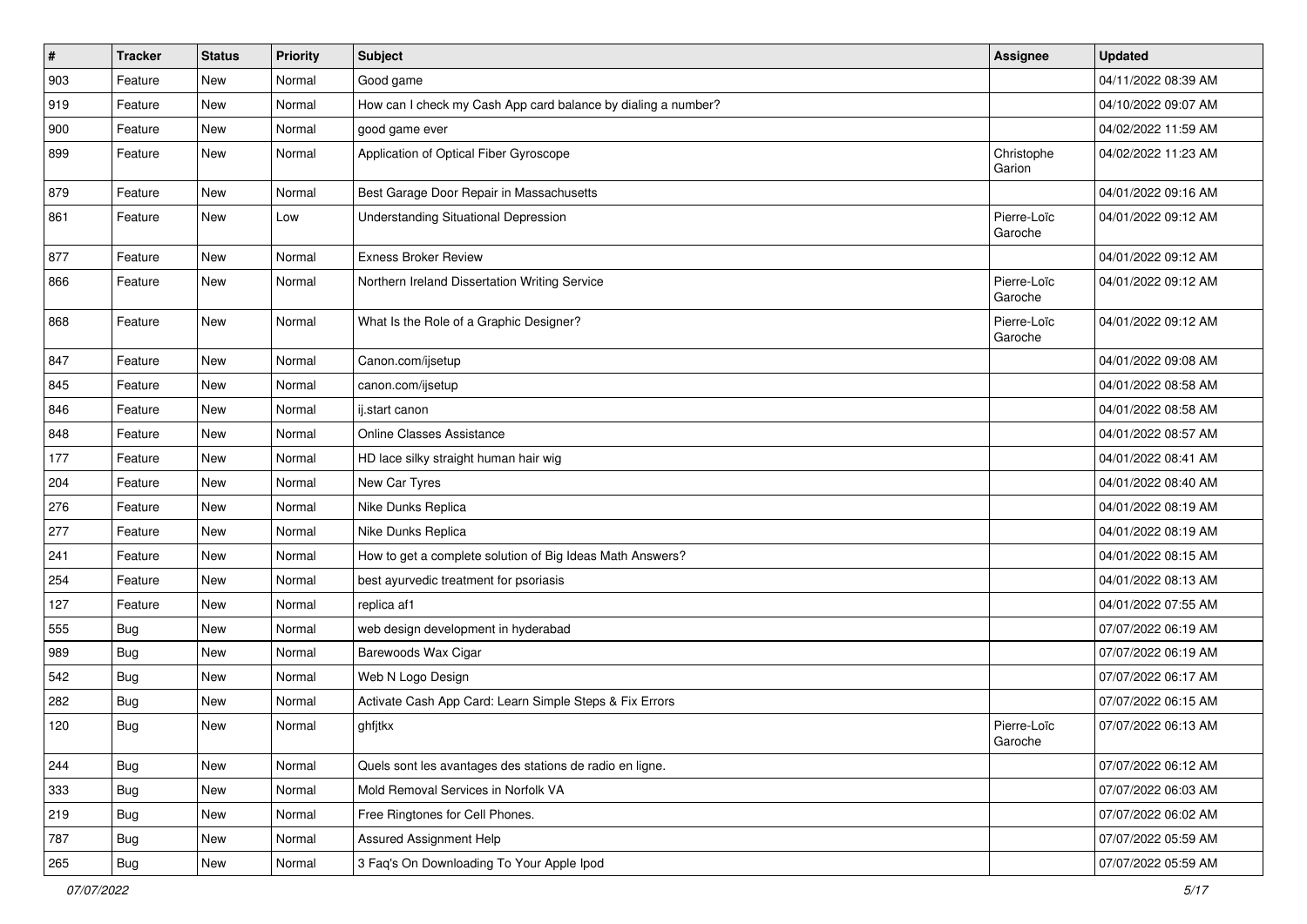| $\vert$ # | <b>Tracker</b> | <b>Status</b> | <b>Priority</b> | <b>Subject</b>                                                                   | Assignee               | <b>Updated</b>      |
|-----------|----------------|---------------|-----------------|----------------------------------------------------------------------------------|------------------------|---------------------|
| 489       | Bug            | New           | Normal          | Get cash app refund instantly if sent to the wrong person                        |                        | 07/07/2022 05:55 AM |
| 769       | Bug            | New           | Normal          | check my cash app                                                                |                        | 07/07/2022 05:52 AM |
| 519       | Bug            | New           | Normal          | Are you finding online UK Assignment writers?                                    |                        | 07/07/2022 05:45 AM |
| 702       | Bug            | New           | Normal          | Avail Chime Customer Service to know How To Get Chime Bank Statement             |                        | 07/07/2022 05:44 AM |
| 336       | <b>Bug</b>     | New           | Normal          | Tile & Grout Cleaning Services in Norfolk VA                                     |                        | 07/07/2022 05:44 AM |
| 820       | Bug            | New           | Normal          | Metal Slug Apk para Android                                                      |                        | 07/07/2022 05:38 AM |
| 724       | Bug            | New           | Normal          | Dial Chime Customer support number for a quick response                          |                        | 07/07/2022 05:32 AM |
| 181       | Bug            | New           | Normal          | Healthcare Custom Writing Services                                               |                        | 07/07/2022 05:30 AM |
| 788       | Bug            | New           | Normal          | Intro Maker Mod APK                                                              |                        | 07/07/2022 05:24 AM |
| 684       | Bug            | New           | Normal          | Difference between paper map and online map                                      |                        | 07/07/2022 05:19 AM |
| 694       | <b>Bug</b>     | New           | Normal          | How to Get Guidance On How To Cash App Withdrawal Limit?                         | Christophe<br>Garion   | 07/07/2022 05:18 AM |
| 347       | Bug            | New           | Normal          | Eco/Green Cleaning Services in Chesapeake VA                                     |                        | 07/07/2022 05:18 AM |
| 119       | Bug            | New           | Normal          | klhjigyu                                                                         |                        | 07/07/2022 05:16 AM |
| 92        | <b>Bug</b>     | New           | High            | expression should have been normalized in EMF backend                            | Pierre-Loïc<br>Garoche | 07/07/2022 05:12 AM |
| 279       | Bug            | New           | High            | What is an essential feature of an internal communications app?                  |                        | 07/07/2022 05:09 AM |
| 627       | Bug            | New           | Normal          | <b>HELO</b>                                                                      |                        | 07/07/2022 05:00 AM |
| 313       | Bug            | New           | Normal          | Water Extraction Services in Virginia Beach VA                                   |                        | 07/07/2022 04:51 AM |
| 259       | Bug            | New           | Normal          | call center services                                                             |                        | 07/07/2022 04:50 AM |
| 501       | Bug            | New           | Normal          | How Do I Annihilate Cash App Transfer Failed Problems Effectively                | Pierre-Loïc<br>Garoche | 07/07/2022 04:49 AM |
| 639       | Bug            | New           | Normal          | thong tin chinh xac                                                              |                        | 07/07/2022 04:45 AM |
| 490       | Bug            | New           | Normal          | Unlock cash app account by getting quick solutions from the technical executives |                        | 07/07/2022 04:42 AM |
| 169       | <b>Bug</b>     | New           | Normal          | CV Maker - UAE CV Writing Agency                                                 |                        | 07/07/2022 04:29 AM |
| 258       | Bug            | <b>New</b>    | Normal          | Fake Nike Dunk High AMBUSH Deep Royal                                            |                        | 07/07/2022 04:29 AM |
| 183       | <b>Bug</b>     | New           | Normal          | Nursing Assignment Help Online                                                   |                        | 07/07/2022 04:25 AM |
| 218       | <b>Bug</b>     | New           | Normal          | Popular Educational trends                                                       |                        | 07/07/2022 04:17 AM |
| 634       | Bug            | New           | Normal          | Buy Vidalista Tablets (Tadalafil) at [\$25 OFF + Free Shipping] Vidalistatablets |                        | 07/07/2022 04:04 AM |
| 205       | Bug            | New           | Low             | Mens Designer Glasses                                                            |                        | 07/07/2022 04:03 AM |
| 331       | Bug            | New           | Normal          | Water Extraction Services in Norfolk VA                                          |                        | 07/07/2022 04:03 AM |
| 145       | <b>Bug</b>     | New           | Normal          | abdulbaissagar                                                                   |                        | 07/07/2022 04:00 AM |
| 695       | Bug            | New           | Normal          | Refer Listas IPTV Apk                                                            |                        | 07/07/2022 03:58 AM |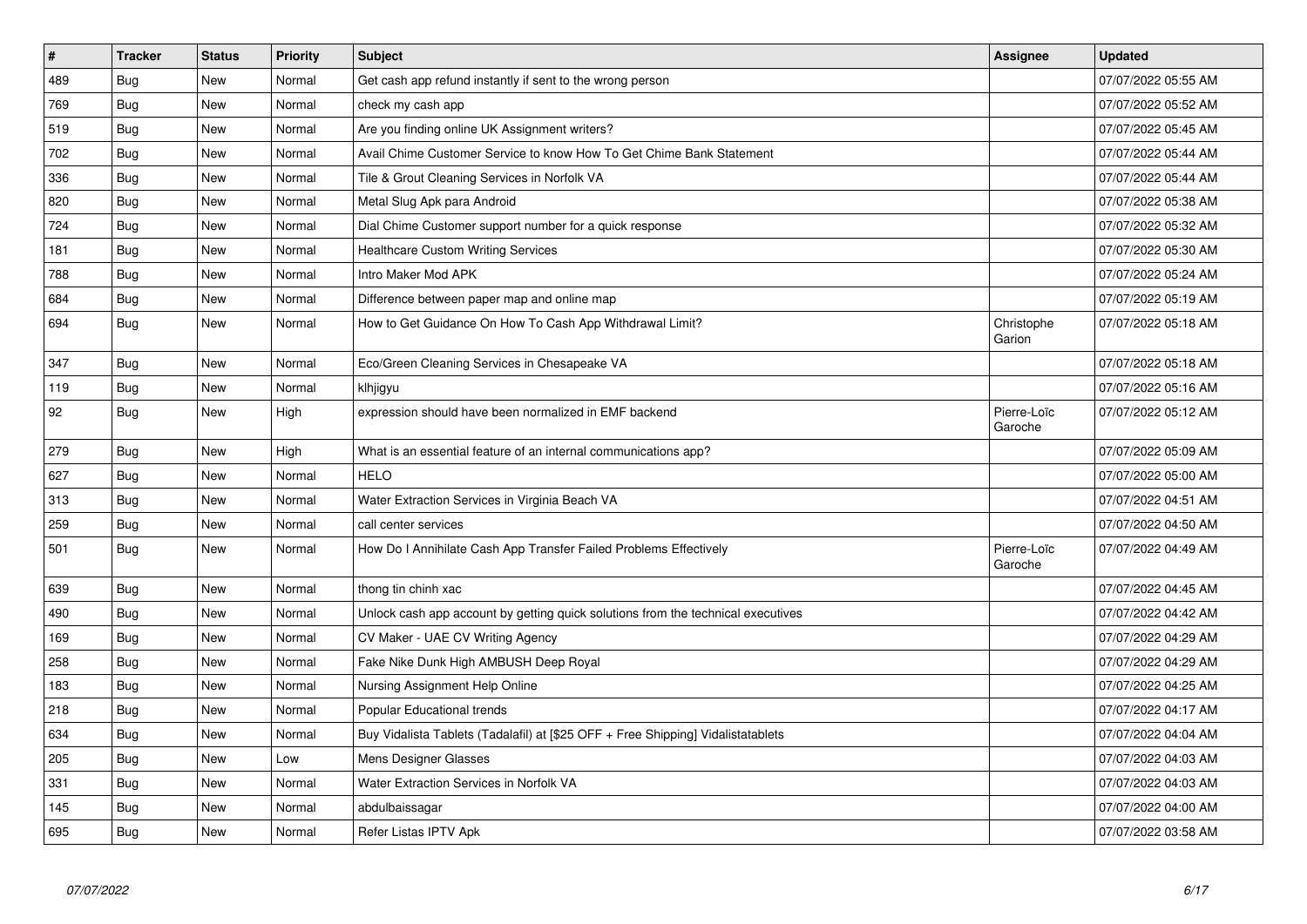| $\vert$ # | <b>Tracker</b> | <b>Status</b> | <b>Priority</b> | <b>Subject</b>                                                              | Assignee               | <b>Updated</b>      |
|-----------|----------------|---------------|-----------------|-----------------------------------------------------------------------------|------------------------|---------------------|
| 780       | Bug            | New           | Normal          | Best Whatsapp Modified APKs                                                 | Pierre-Loïc<br>Garoche | 07/07/2022 03:53 AM |
| 211       | Bug            | New           | Normal          | Problem in Cash App rebate? Call Cash App customer service number for help. |                        | 07/07/2022 03:52 AM |
| 613       | Bug            | New           | Normal          | Buy Aspadol 100mg Tab Online in US, UK, AU   Erospharmacy                   |                        | 07/07/2022 03:51 AM |
| 164       | Bug            | New           | Normal          | dfgbd                                                                       |                        | 07/07/2022 03:50 AM |
| 344       | <b>Bug</b>     | New           | Normal          | Odor Removal Services in Chesapeake VA                                      |                        | 07/07/2022 03:49 AM |
| 185       | Bug            | New           | Normal          | Non-Plagiarized Research Writing                                            |                        | 07/07/2022 03:46 AM |
| 974       | Bug            | New           | Normal          | Watch NCAA Football Live Streaming Free                                     |                        | 07/07/2022 03:42 AM |
| 525       | Bug            | <b>New</b>    | Normal          | If you don't have a QR code: How to activate cash app card in app           |                        | 07/07/2022 03:34 AM |
| 496       | <b>Bug</b>     | New           | Normal          | What is Live NetTV?                                                         |                        | 07/07/2022 03:33 AM |
| 176       | Bug            | New           | Normal          | instant loan without documents                                              |                        | 07/07/2022 03:33 AM |
| 506       | Bug            | New           | Normal          | www.trendmicro.com/activate                                                 |                        | 07/07/2022 03:26 AM |
| 504       | Bug            | New           | Normal          | A beginner should always look for online Java assignment help!              |                        | 07/07/2022 03:23 AM |
| 275       | Bug            | New           | Normal          | Activate Cash App Card With Or Without QR - Step By Step Guide              | Pierre-Loïc<br>Garoche | 07/07/2022 03:16 AM |
| 482       | Bug            | New           | Normal          | <b>Text Window</b>                                                          |                        | 07/07/2022 03:09 AM |
| 541       | <b>Bug</b>     | New           | Normal          | How to fix the cash app payment failed errors?                              |                        | 07/07/2022 03:07 AM |
| 772       | Bug            | New           | Normal          | united airlines baggage policy                                              |                        | 07/07/2022 03:05 AM |
| 534       | Bug            | New           | Normal          | Know how to initiate cash app refund by contacting the technical team       | Pierre-Loïc<br>Garoche | 07/07/2022 02:53 AM |
| 146       | <b>Bug</b>     | New           | Normal          | bayabais                                                                    |                        | 07/07/2022 02:53 AM |
| 190       | Bug            | New           | Normal          | All About Cash App Transfer Fail Problems                                   |                        | 07/07/2022 02:48 AM |
| 505       | Bug            | New           | Normal          | www.trendmicro.com/activate                                                 |                        | 07/07/2022 02:44 AM |
| 497       | <b>Bug</b>     | New           | Normal          | Fake Nike Dunk Low Off-White Lot 50                                         |                        | 07/07/2022 02:43 AM |
| 372       | Bug            | New           | Normal          | Auto Transport Services in Arlington County VA                              |                        | 07/07/2022 02:37 AM |
| 817       | <b>Bug</b>     | New           | Normal          | Pacman 30th Anniversary                                                     |                        | 07/07/2022 02:33 AM |
| 590       | Bug            | New           | Normal          | Follow proper initiatives to check my cash app card balance:                |                        | 07/07/2022 02:33 AM |
| 629       | Bug            | New           | Normal          | How Can I Load Cash App Card at Walmart straight away?                      |                        | 07/07/2022 02:24 AM |
| 267       | Bug            | New           | Normal          | How To Use Internet Radio Services To Listen To Your Favorite Songs         |                        | 07/07/2022 02:23 AM |
| 1098      | Bug            | New           | Normal          | Life of a Fisherman                                                         |                        | 07/07/2022 02:20 AM |
| 804       | Bug            | New           | Normal          | Review                                                                      |                        | 07/07/2022 02:17 AM |
| 486       | Bug            | New           | Low             | <b>HP Wireless Printer Setup</b>                                            | Anonymous              | 07/07/2022 02:11 AM |
| 157       | <b>Bug</b>     | New           | Normal          | Forget cash app pin                                                         |                        | 07/07/2022 02:06 AM |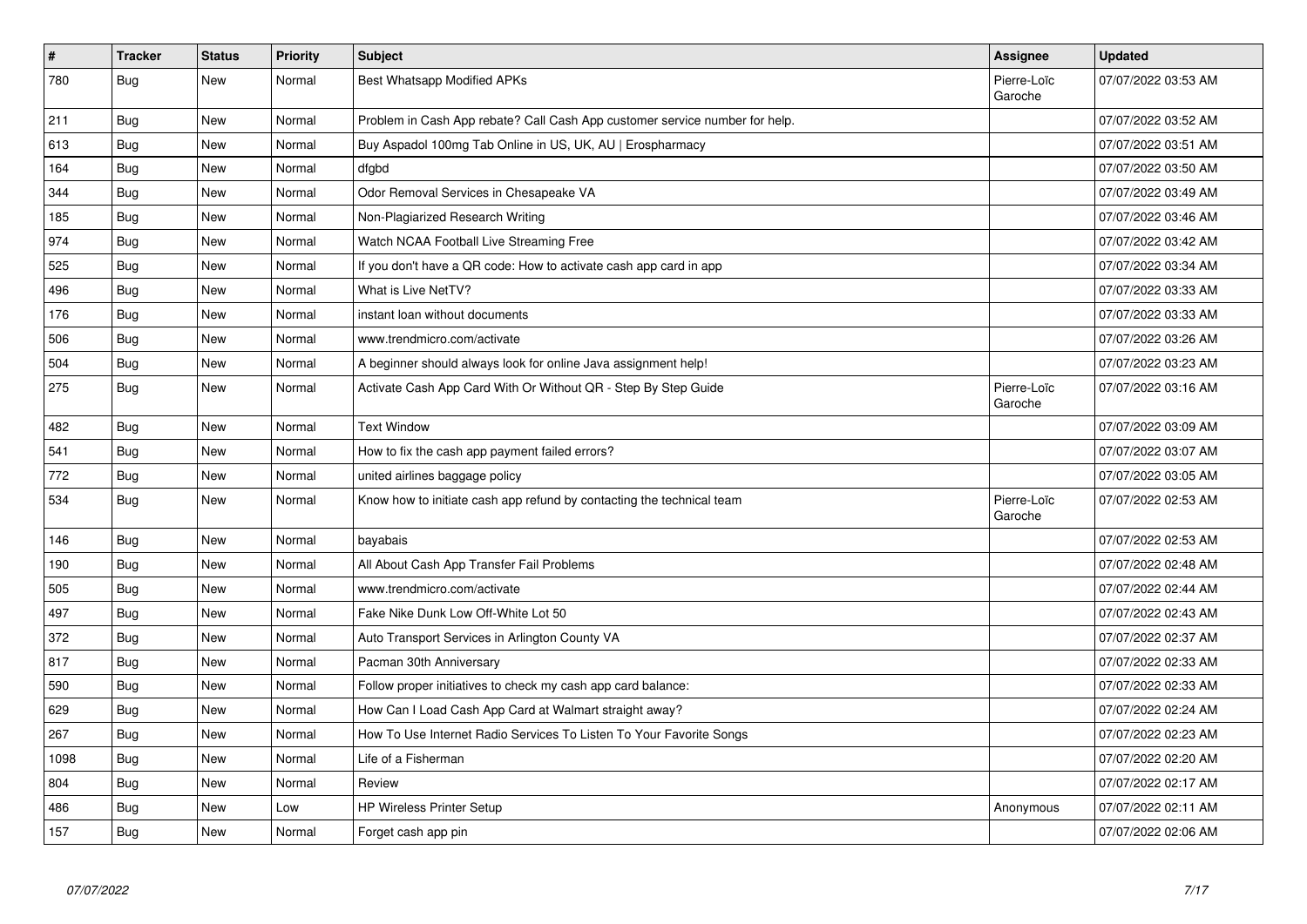| $\vert$ # | Tracker    | <b>Status</b> | Priority | Subject                                                                                | Assignee               | <b>Updated</b>      |
|-----------|------------|---------------|----------|----------------------------------------------------------------------------------------|------------------------|---------------------|
| 498       | <b>Bug</b> | New           | Normal   | Téléchargeur SoundCloud : SoundCloud en Mp3                                            | Christophe<br>Garion   | 07/07/2022 02:01 AM |
| 616       | <b>Bug</b> | New           | Normal   | Buy Anavar Tablets   Anavar For Sale in USA, UK & Australia                            |                        | 07/07/2022 02:00 AM |
| 718       | Bug        | New           | High     | Solve Complex Accounting Assignments                                                   | Hamza<br>Bourbouh      | 07/07/2022 01:52 AM |
| 1018      | Bug        | New           | Normal   | So erhalten Sie ein kostenloses Hörbuch                                                |                        | 07/07/2022 01:41 AM |
| 687       | <b>Bug</b> | New           | Normal   | How to use twitch.tv/activate?                                                         |                        | 07/07/2022 01:37 AM |
| 623       | <b>Bug</b> | New           | Normal   | Listen to online radio stations for mobile phones                                      |                        | 07/07/2022 01:35 AM |
| 380       | <b>Bug</b> | New           | Normal   | Moving Services in McLean VA                                                           |                        | 07/07/2022 01:34 AM |
| 209       | Bug        | New           | Normal   | Neglect to access old Cash App account considering message notice issue? Contact help. |                        | 07/07/2022 01:30 AM |
| 523       | <b>Bug</b> | New           | Normal   | What Is The Right Google Account Recovery Aid To Regain Account Access?                | Pierre-Loïc<br>Garoche | 07/07/2022 01:25 AM |
| 529       | <b>Bug</b> | New           | Normal   | Thop TV APK - Free Download for Android                                                |                        | 07/07/2022 01:25 AM |
| 465       | <b>Bug</b> | New           | Normal   | Carpet Cleaning Westchester MA                                                         |                        | 07/07/2022 01:23 AM |
| 289       | <b>Bug</b> | New           | Normal   | Recover Yahoo Mail Forgotten Password - Explore Kanata Chinese                         |                        | 07/07/2022 01:20 AM |
| 577       | <b>Bug</b> | New           | Normal   | Follow these easy steps to make Admiral Casino Login                                   |                        | 07/07/2022 01:06 AM |
| 161       | <b>Bug</b> | New           | Normal   | dfdrtyuio                                                                              |                        | 07/07/2022 12:56 AM |
| 686       | Bug        | New           | Normal   | Welcome To The Most Demandable Mahipalpur Escorts Agency                               |                        | 07/07/2022 12:50 AM |
| 674       | <b>Bug</b> | New           | Normal   | The best game in 2021                                                                  | Pierre-Loïc<br>Garoche | 07/07/2022 12:49 AM |
| 638       | <b>Bug</b> | New           | Normal   | Run 3 game                                                                             |                        | 07/07/2022 12:44 AM |
| 747       | Bug        | New           | Normal   | How to Install Tyflex Plus on Your Android Device                                      |                        | 07/07/2022 12:35 AM |
| 168       | <b>Bug</b> | New           | Normal   | UFC 256 Live Stream Online                                                             |                        | 07/07/2022 12:11 AM |
| 536       | <b>Bug</b> | New           | Normal   | How to check the balance on the cash app card                                          | Hamza<br>Bourbouh      | 07/06/2022 11:39 PM |
| 261       | Bug        | New           | Normal   | Ringtone Downloads - Easy Ways Come Up With Your Own Ringtones                         |                        | 07/06/2022 11:27 PM |
| 507       | <b>Bug</b> | New           | Normal   | central.bitdefender.com                                                                |                        | 07/06/2022 11:18 PM |
| 228       | Bug        | New           | Normal   | Why Does Cash App Transaction Failed? - Here Is the Answer                             |                        | 07/06/2022 11:08 PM |
| 514       | <b>Bug</b> | New           | Normal   | Trans-Caribbean                                                                        |                        | 07/06/2022 10:59 PM |
| 494       | <b>Bug</b> | New           | Normal   | <b>Buy Discussion Post</b>                                                             |                        | 07/06/2022 09:56 PM |
| 789       | Bug        | New           | Normal   | Full version                                                                           |                        | 07/06/2022 09:44 PM |
| 74        | Bug        | New           | Normal   | const is not supported inside contract                                                 | Pierre-Loïc<br>Garoche | 07/06/2022 09:34 PM |
| 345       | Bug        | New           | Normal   | Stain Protection Services in Chesapeake VA                                             |                        | 07/06/2022 09:28 PM |
| 495       | <b>Bug</b> | New           | Normal   | Twitch Clip Downloader Download Twitch Clips Online 2021                               |                        | 07/06/2022 08:43 PM |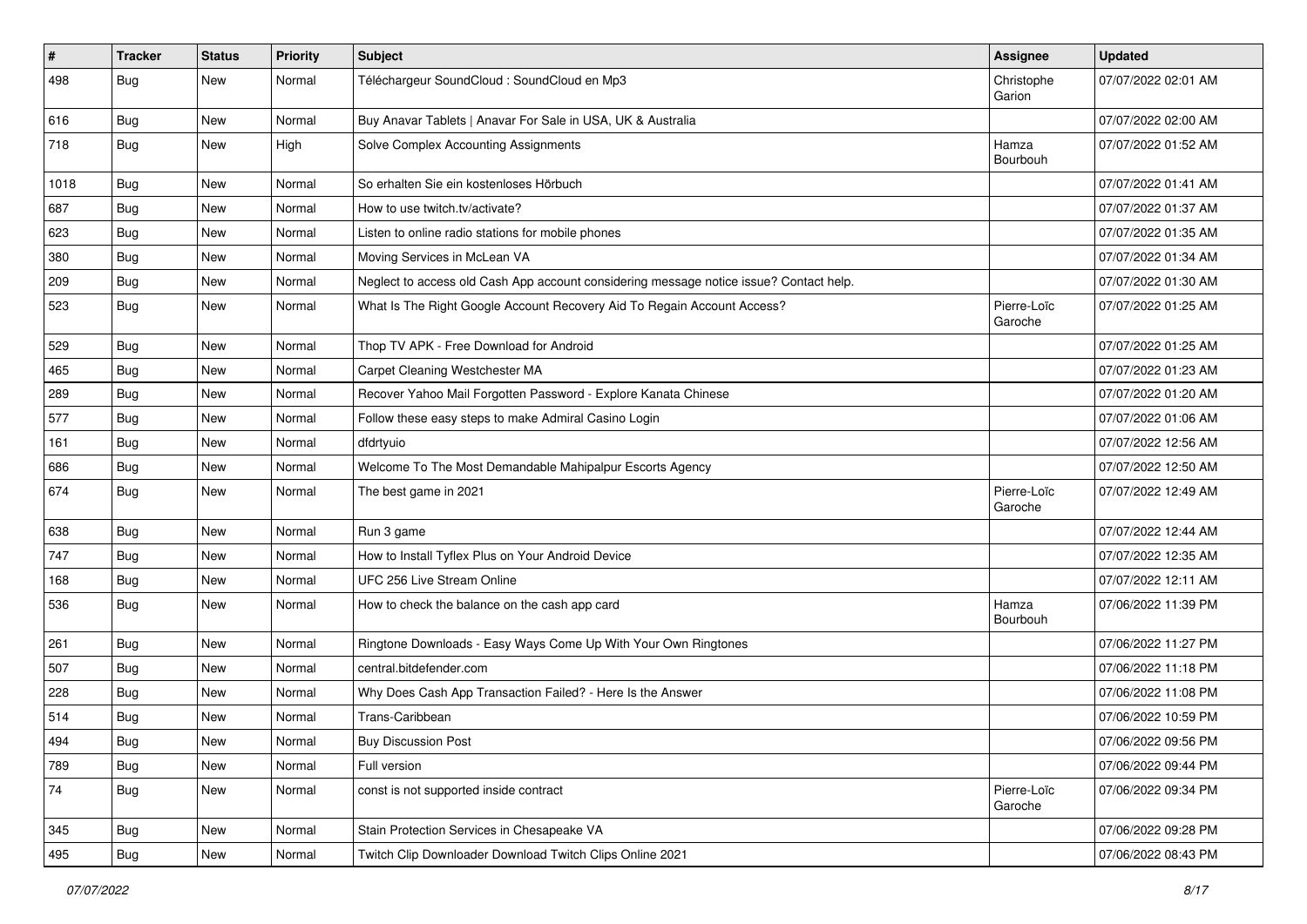| $\vert$ # | <b>Tracker</b> | <b>Status</b> | <b>Priority</b> | Subject                                                                                                                                      | <b>Assignee</b>        | <b>Updated</b>      |
|-----------|----------------|---------------|-----------------|----------------------------------------------------------------------------------------------------------------------------------------------|------------------------|---------------------|
| 194       | <b>Bug</b>     | New           | Normal          | lace closure wigs                                                                                                                            |                        | 07/06/2022 07:59 PM |
| 503       | <b>Bug</b>     | New           | Normal          | Youtube Premium Apk free download for Android                                                                                                |                        | 07/06/2022 07:09 PM |
| 246       | Bug            | New           | Normal          | The Beast App                                                                                                                                |                        | 07/06/2022 06:59 PM |
| 488       | <b>Bug</b>     | New           | Normal          | Quick solution to solve cash app dispute by the technical team                                                                               |                        | 07/06/2022 05:51 PM |
| 75        | Bug            | New           | Normal          | exception File "checks/algebraicLoop.ml", line 368, characters 16-22: Assertion failed                                                       |                        | 07/06/2022 05:47 PM |
| 245       | <b>Bug</b>     | New           | Normal          | Write My Essay For Me Cheap                                                                                                                  |                        | 07/06/2022 05:35 PM |
| 480       | Bug            | New           | Normal          | Nur Online Shop                                                                                                                              |                        | 07/06/2022 04:12 PM |
| 138       | Bug            | New           | Normal          | own-sweethome                                                                                                                                |                        | 07/06/2022 04:03 PM |
| 531       | <b>Bug</b>     | New           | Normal          | Cheap Assignment Writing Service UK                                                                                                          | Anonymous              | 07/06/2022 03:45 PM |
| 530       | Bug            | New           | Normal          | Cheap Assignment Writing Service UK                                                                                                          | Anonymous              | 07/06/2022 03:34 PM |
| 1077      | <b>Bug</b>     | New           | Normal          | Les excellentes façons d'utiliser ces images                                                                                                 |                        | 07/06/2022 03:23 PM |
| 699       | <b>Bug</b>     | New           | Normal          | Would you be able to utilize Cash App Twitch?                                                                                                |                        | 07/06/2022 03:00 PM |
| 735       | Bug            | New           | Normal          | A quick fix of how to get money back from cash app stocks                                                                                    |                        | 07/06/2022 03:00 PM |
| 188       | <b>Bug</b>     | New           | Normal          | Why are university students buying assignments online?                                                                                       | Pierre-Loïc<br>Garoche | 07/06/2022 02:59 PM |
| 502       | <b>Bug</b>     | New           | Normal          | Les instructions pour définir des sonneries pour iPhone sont simples et faciles à suivre                                                     |                        | 07/06/2022 02:39 PM |
| 76        | Bug            | New           | Normal          | Import error: Load error: imported node real_to_int declared in a regular Lustre file. File "include/conv.lusi", line 1,<br>characters 0-64: |                        | 07/06/2022 02:39 PM |
| 1116      | Bug            | New           | Normal          | ipTV smarts pro                                                                                                                              |                        | 07/06/2022 02:17 PM |
| 1087      | Bug            | New           | Normal          | How do new writers start out?                                                                                                                |                        | 07/06/2022 02:17 PM |
| 911       | <b>Bug</b>     | New           | Normal          | Aluminum Windows & Doors                                                                                                                     |                        | 07/06/2022 02:16 PM |
| 1088      | Bug            | New           | Normal          | Health And Fitness Tips 2022                                                                                                                 | Pierre-Loïc<br>Garoche | 07/06/2022 02:06 PM |
| 1000      | Bug            | New           | Normal          | Super easy way to zoom photos and upload to Instagram                                                                                        | Christophe<br>Garion   | 07/06/2022 01:59 PM |
| 953       | Bug            | New           | Normal          | Manga Dogs - Read Your Favorite Comics on Your Smartphone                                                                                    |                        | 07/06/2022 01:52 PM |
| 1073      | <b>Bug</b>     | New           | Normal          | Cricut Design Space                                                                                                                          |                        | 07/06/2022 01:42 PM |
| 487       | <b>Bug</b>     | New           | Normal          | Cheap Fake Dunks                                                                                                                             |                        | 07/06/2022 01:40 PM |
| 666       | <b>Bug</b>     | New           | Normal          | 470+ pages à colorier de Noël                                                                                                                |                        | 07/06/2022 01:35 PM |
| 673       | <b>Bug</b>     | New           | Normal          | Learn the basics of pixel art - Clear grid                                                                                                   |                        | 07/06/2022 01:32 PM |
| 470       | Bug            | New           | Normal          | Commercial Floor Cleaning Westchester MA                                                                                                     |                        | 07/06/2022 01:24 PM |
| 526       | <b>Bug</b>     | New           | Normal          | Soundcloud to mp3 converter - Download Soundcloud songs                                                                                      |                        | 07/06/2022 01:19 PM |
| 515       | <b>Bug</b>     | New           | Normal          | Fragment Nike Dunk High Tokyo Fake                                                                                                           |                        | 07/06/2022 01:17 PM |
| 553       | Bug            | New           | Normal          | Cinema HD APK - Free Movie Enjoyment App on Android                                                                                          |                        | 07/06/2022 12:41 PM |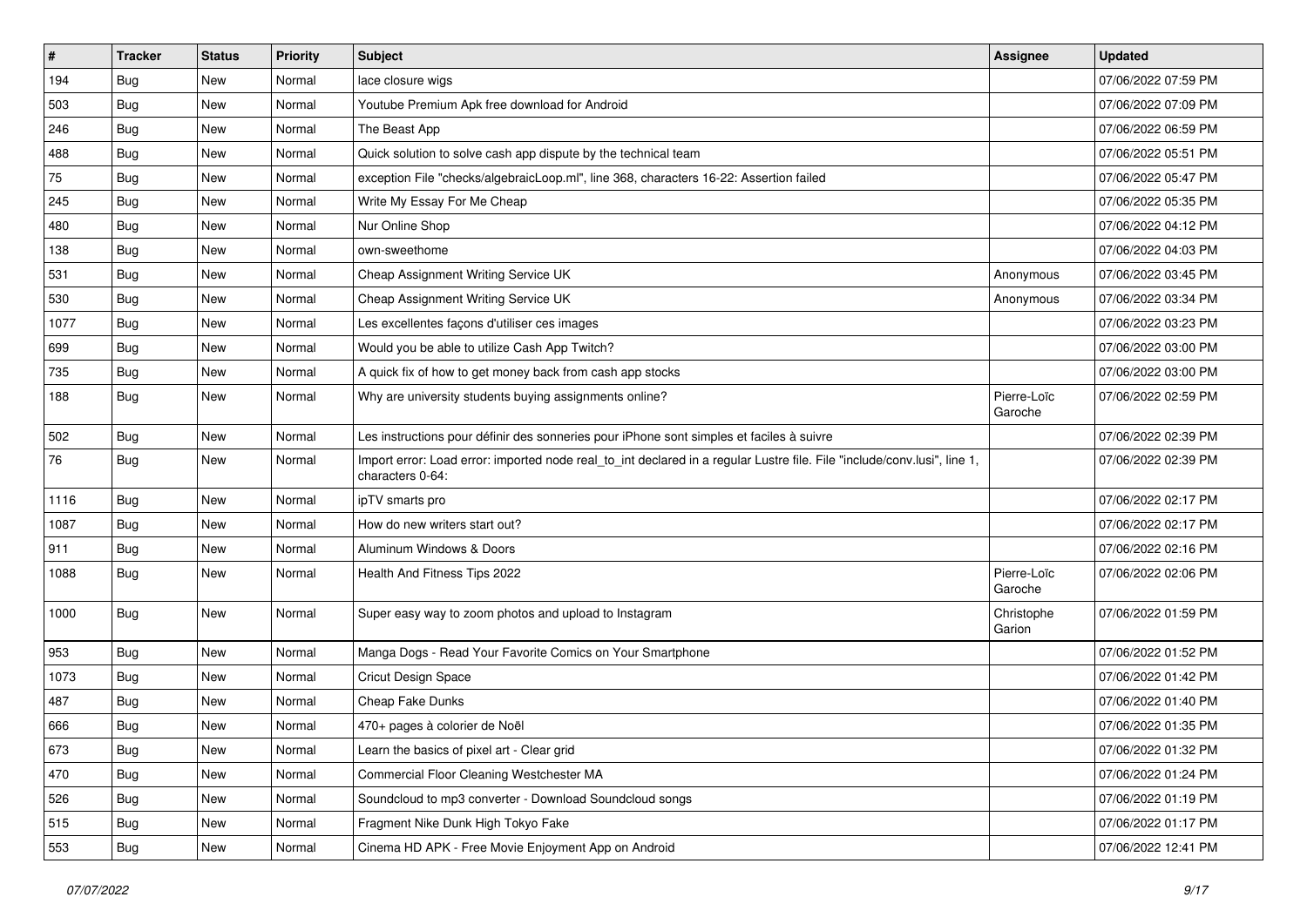| $\vert$ # | Tracker    | <b>Status</b> | <b>Priority</b> | <b>Subject</b>                                                      | Assignee               | <b>Updated</b>      |
|-----------|------------|---------------|-----------------|---------------------------------------------------------------------|------------------------|---------------------|
| 570       | <b>Bug</b> | New           | Normal          | What is Sutton bank cash app customer service phone number?         | Pierre-Loïc<br>Garoche | 07/06/2022 12:33 PM |
| 770       | <b>Bug</b> | New           | Normal          | Canon IJ Network Tool                                               |                        | 07/06/2022 12:15 PM |
| 621       | Bug        | New           | Normal          | Buy All Modafinil & Armodafinil Tablets @Buy Modafinil US           |                        | 07/06/2022 12:06 PM |
| 248       | Bug        | New           | Normal          | Mobile ringtones and attractiveness ringtones                       |                        | 07/06/2022 12:02 PM |
| 749       | <b>Bug</b> | New           | Normal          | The Best Bubble Shooter Game for Android                            |                        | 07/06/2022 11:51 AM |
| 167       | <b>Bug</b> | New           | Normal          | instant loan without documents                                      | Anonymous              | 07/06/2022 11:48 AM |
| 197       | Bug        | New           | Normal          | SBL JABORANDI PLUS HAIR OIL - COMPLETE SCALP CARE (100ML)           |                        | 07/06/2022 10:48 AM |
| 678       | <b>Bug</b> | New           | Normal          | How to be a winner in buidnow gg                                    |                        | 07/06/2022 10:43 AM |
| 622       | Bug        | New           | Normal          | CheapestMedsShop   100% Safe Medicines Online in UK & AUS.          |                        | 07/06/2022 10:21 AM |
| 234       | <b>Bug</b> | New           | Normal          | My Personal Experience With the College Writing Services            |                        | 07/06/2022 10:06 AM |
| 520       | Bug        | New           | Normal          | What Is The Major Role Of Cash.app/Help and Support Page?           |                        | 07/06/2022 10:04 AM |
| 664       | Bug        | New           | Normal          | Tea TV Apk Download - The Best Way to Watch Movies Offline          |                        | 07/06/2022 09:58 AM |
| 643       | <b>Bug</b> | New           | Normal          | Oreo TV Apk Download                                                |                        | 07/06/2022 09:43 AM |
| 719       | Bug        | New           | Normal          | How Do I Send \$5000 Through Cash App Account With Ease?            |                        | 07/06/2022 09:30 AM |
| 597       | <b>Bug</b> | New           | Normal          | Universo s / f Download                                             |                        | 07/06/2022 09:28 AM |
| 144       | Bug        | New           | Normal          | curly bob lace front wigs                                           |                        | 07/06/2022 09:14 AM |
| 554       | Bug        | New           | Normal          | XvideoStudio Video Editor APK Free Download on TechToDown           |                        | 07/06/2022 09:14 AM |
| 312       | Bug        | New           | Normal          | Stain Protection Services in Virginia Beach VA                      |                        | 07/06/2022 09:04 AM |
| 352       | <b>Bug</b> | New           | Normal          | Tile & Grout Cleaning Services in Chesapeake VA                     |                        | 07/06/2022 08:21 AM |
| 567       | Bug        | New           | Normal          | Singapore assignment help                                           |                        | 07/06/2022 08:15 AM |
| 292       | <b>Bug</b> | New           | Normal          | Venmo to Cash App Transfer Of Money- Explore Here                   |                        | 07/06/2022 07:59 AM |
| 217       | <b>Bug</b> | New           | Normal          | How this service matter most?                                       |                        | 07/06/2022 07:49 AM |
| 777       | <b>Bug</b> | New           | Normal          | Obtain driving instructions using Google Maps.                      |                        | 07/06/2022 07:35 AM |
| 278       | <b>Bug</b> | New           | Normal          | Cash App Help & Solutions - Here You Will Get Better Assistance     |                        | 07/06/2022 07:17 AM |
| 508       | <b>Bug</b> | New           | Normal          | hire a professional dissertation help                               |                        | 07/06/2022 07:09 AM |
| 822       | Bug        | New           | Normal          | Dowload Your Boyfriend Game                                         |                        | 07/06/2022 07:09 AM |
| 801       | <b>Bug</b> | New           | Normal          | Who Is an ETL Engineer                                              |                        | 07/06/2022 07:02 AM |
| 201       | Bug        | New           | Normal          | closure wig                                                         |                        | 07/06/2022 06:53 AM |
| 726       | Bug        | New           | Normal          | Mobile Application Development Services                             |                        | 07/06/2022 06:41 AM |
| 1097      | Bug        | New           | Normal          | Race and experience new life.                                       |                        | 07/06/2022 06:19 AM |
| 516       | Bug        | New           | Normal          | Does Cash App Help To Get Cash App Refund Without Any Interruption? |                        | 07/06/2022 06:04 AM |
| 310       | <b>Bug</b> | New           | Normal          | Mattress Cleaning Services in Virginia Beach VA                     |                        | 07/06/2022 05:58 AM |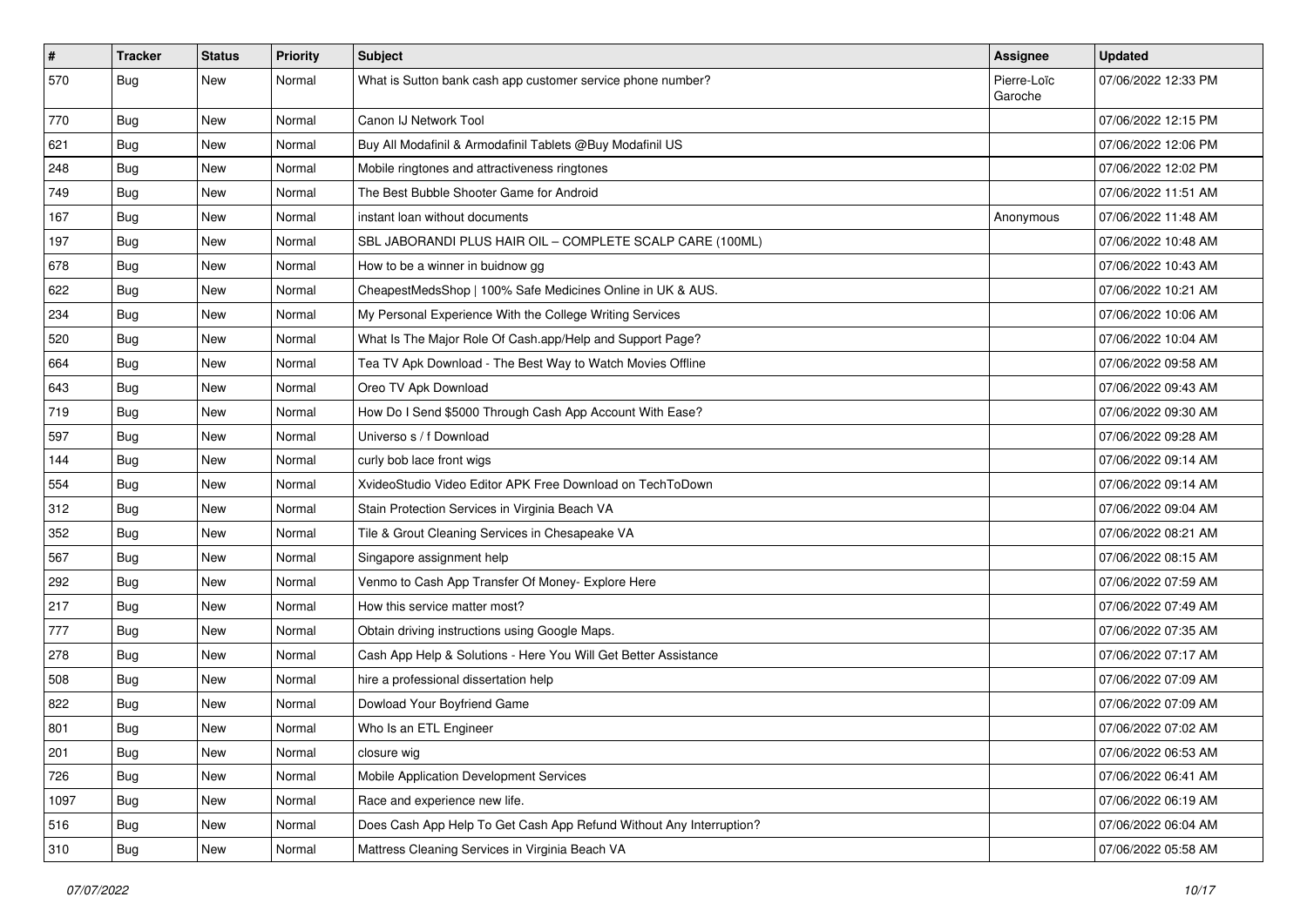| $\pmb{\#}$ | <b>Tracker</b> | <b>Status</b> | Priority | <b>Subject</b>                                                                   | <b>Assignee</b>        | <b>Updated</b>      |
|------------|----------------|---------------|----------|----------------------------------------------------------------------------------|------------------------|---------------------|
| 284        | Bug            | New           | Normal   | All About Cash App Transfer Fail Problems                                        |                        | 07/06/2022 05:41 AM |
| 257        | Bug            | <b>New</b>    | Normal   | Best latte machines                                                              |                        | 07/06/2022 05:32 AM |
| 785        | Bug            | New           | Normal   | How To Get Money Off Cash App Without Card Or With A Card?                       |                        | 07/06/2022 05:26 AM |
| 513        | Bug            | New           | Normal   | Unlock cash app account using the easy steps:                                    | Anonymous              | 07/06/2022 05:03 AM |
| 701        | Bug            | New           | Normal   | Why Law Essay Helper UK is Necessary?                                            |                        | 07/06/2022 05:01 AM |
| 795        | Bug            | New           | Normal   | Drift Boss - Exciting Race                                                       |                        | 07/06/2022 05:00 AM |
| 731        | <b>Bug</b>     | New           | Normal   | Avail Of Cash App Customer Service If Unable To Down Cash App Mobile App?        |                        | 07/06/2022 04:50 AM |
| 617        | Bug            | New           | Normal   | Buy Vidalista Tablets (Tadalafil) at [\$25 OFF + Free Shipping] Vidalistatablets |                        | 07/06/2022 04:44 AM |
| 153        | Bug            | New           | Normal   | urgent loan online                                                               | Christophe<br>Garion   | 07/06/2022 04:39 AM |
| 492        | Bug            | New           | Normal   | HD Streamz MOD APK v3.5.5 (Keine Werbung)                                        |                        | 07/06/2022 04:31 AM |
| 152        | <b>Bug</b>     | New           | High     | professional bridal makeup artist                                                | Christophe<br>Garion   | 07/06/2022 04:28 AM |
| 139        | Bug            | New           | Normal   | relseo                                                                           |                        | 07/06/2022 04:12 AM |
| 269        | Bug            | New           | Normal   | Is there such a site for app design?                                             | Anonymous              | 07/06/2022 03:56 AM |
| 517        | Bug            | New           | Normal   | Proficient tips to take help of cash app support professionals:                  |                        | 07/06/2022 03:52 AM |
| 264        | <b>Bug</b>     | New           | Normal   | We Buy Your Unwanted Car                                                         | Corentin<br>Lauverjat  | 07/06/2022 03:49 AM |
| 644        | Bug            | New           | Normal   | <b>TeaTV App Review</b>                                                          |                        | 07/06/2022 03:32 AM |
| 714        | <b>Bug</b>     | New           | Normal   | Cuevana 3 Premium - Enjoy Your Favorite Movies and TV Shows on Your Smart TV     |                        | 07/06/2022 03:21 AM |
| 692        | Bug            | <b>New</b>    | Normal   | Esports 888b                                                                     |                        | 07/06/2022 03:20 AM |
| 585        | <b>Bug</b>     | New           | Normal   | What is cash app help number?                                                    |                        | 07/06/2022 03:14 AM |
| 632        | <b>Bug</b>     | <b>New</b>    | Normal   | CheapestMedsShop   100% Safe Medicines Online in UK & AUS.                       |                        | 07/06/2022 03:10 AM |
| 784        | <b>Bug</b>     | New           | Normal   | How To Add Money On Cash App Card And Check The Funds?                           |                        | 07/06/2022 03:08 AM |
| 561        | Bug            | New           | Normal   | Enjoy the Full YouTube Premium Experience With YouTube Premium Membership        |                        | 07/06/2022 03:06 AM |
| 471        | <b>Bug</b>     | New           | Normal   | Residential Floor Cleaning Westchester MA                                        |                        | 07/06/2022 03:03 AM |
| 829        | <b>Bug</b>     | New           | Normal   | Write My Dissertation For Me UK                                                  | Pierre-Loïc<br>Garoche | 07/06/2022 02:41 AM |
| 671        | <b>Bug</b>     | New           | Normal   | Hot games                                                                        | Pierre-Loïc<br>Garoche | 07/06/2022 02:14 AM |
| 251        | <b>Bug</b>     | New           | Normal   | All About Cash App Transfer Fail Problems                                        | Pierre-Loïc<br>Garoche | 07/06/2022 02:08 AM |
| 708        | Bug            | New           | Normal   | Efficient ways to proceed with the cash app dispute process?                     |                        | 07/06/2022 02:00 AM |
| 285        | Bug            | New           | Normal   | Have you ever written an essay?                                                  |                        | 07/06/2022 01:45 AM |
| 559        | <b>Bug</b>     | New           | High     | What Are Permission For Applications like Facebook Sending MMS?                  |                        | 07/06/2022 01:37 AM |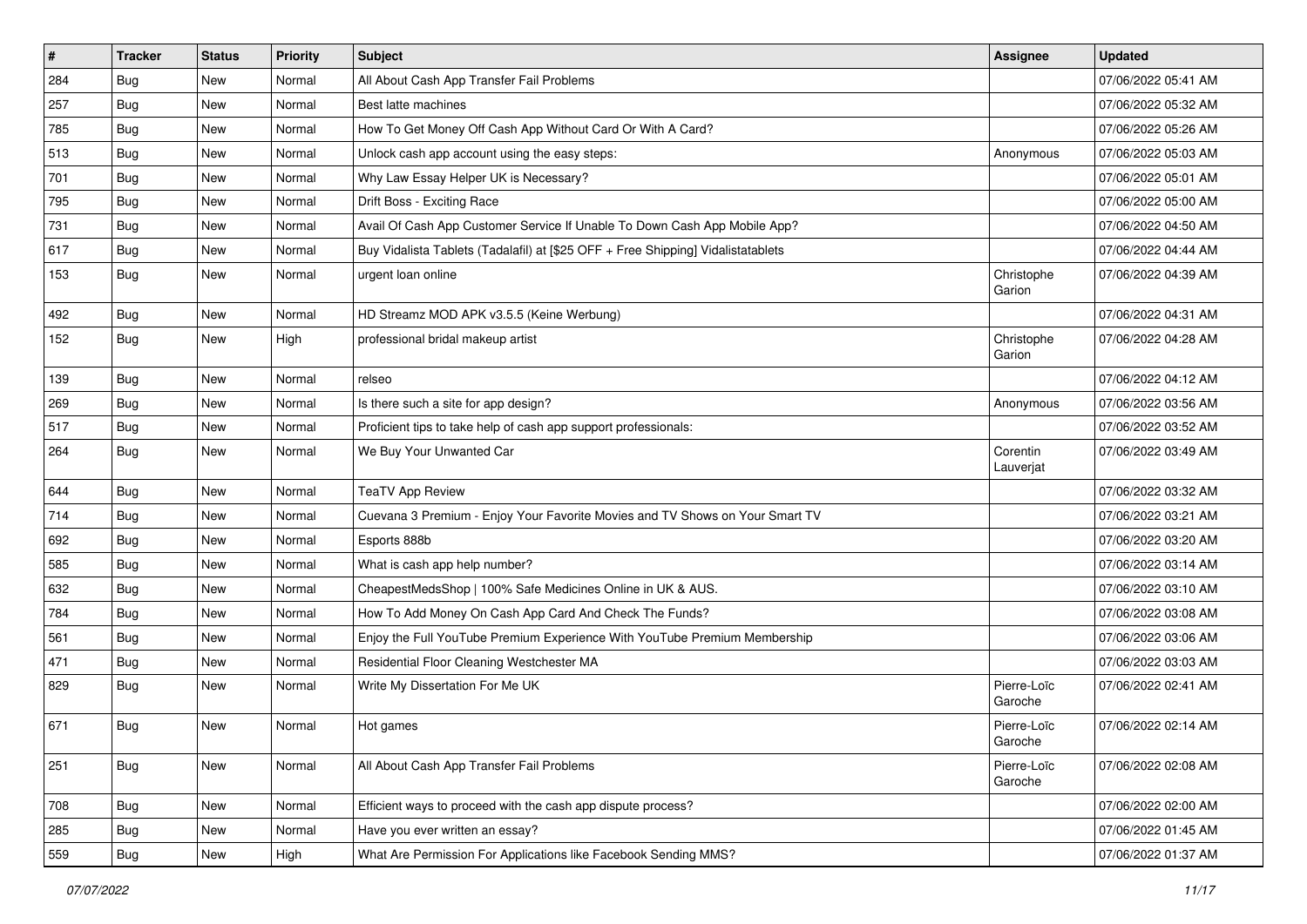| #   | <b>Tracker</b> | <b>Status</b> | <b>Priority</b> | <b>Subject</b>                                                                                               | <b>Assignee</b>        | <b>Updated</b>      |
|-----|----------------|---------------|-----------------|--------------------------------------------------------------------------------------------------------------|------------------------|---------------------|
| 776 | <b>Bug</b>     | New           | Normal          | Wibargain                                                                                                    |                        | 07/06/2022 01:36 AM |
| 260 | Bug            | New           | Normal          | Web Design Services Near Me                                                                                  |                        | 07/06/2022 01:25 AM |
| 500 | Bug            | New           | Normal          | Simply contact the technical team, to find the solution to cash app refund problems.                         | Pierre-Loïc<br>Garoche | 07/06/2022 01:09 AM |
| 210 | Bug            | New           | Normal          | Issue with check symbol in Cash App? Dial assist number with calling Cash App customer service phone number. |                        | 07/06/2022 12:48 AM |
| 797 | Bug            | New           | Normal          | Psychedelic                                                                                                  | Christophe<br>Garion   | 07/06/2022 12:46 AM |
| 800 | Bug            | New           | Normal          | Who Is an ETL Engineer                                                                                       |                        | 07/06/2022 12:39 AM |
| 773 | <b>Bug</b>     | New           | Normal          | Spades - Play online free                                                                                    |                        | 07/06/2022 12:39 AM |
| 182 | Bug            | New           | Normal          | Healthcare Custom Writing Services                                                                           |                        | 07/06/2022 12:37 AM |
| 118 | <b>Bug</b>     | New           | Normal          | golf                                                                                                         | Anonymous              | 07/06/2022 12:36 AM |
| 582 | Bug            | New           | Normal          | Cash App Won't Let Me Send Money If There Is A Low Balance Available                                         | Pierre-Loïc<br>Garoche | 07/05/2022 11:59 PM |
| 123 | Bug            | New           | Normal          | https://www.reddit.com/r/NRLgrandfinal2020/                                                                  |                        | 07/05/2022 11:58 PM |
| 650 | Bug            | New           | Normal          | <b>Cherries Health Benefits</b>                                                                              |                        | 07/05/2022 11:57 PM |
| 715 | Bug            | New           | Normal          | Puppy Playtime Descargar gratis                                                                              |                        | 07/05/2022 11:53 PM |
| 798 | <b>Bug</b>     | New           | Normal          | Who Is an ETL Engineer                                                                                       |                        | 07/05/2022 11:49 PM |
| 802 | Bug            | New           | Normal          | Who Is an ETL Engineer                                                                                       |                        | 07/05/2022 11:30 PM |
| 754 | <b>Bug</b>     | New           | Normal          | Cómo descargar tonos gratis de teléfono celular                                                              |                        | 07/05/2022 11:29 PM |
| 547 | Bug            | New           | Normal          | Get rid of the issue of cash app down by calling experts.                                                    |                        | 07/05/2022 11:02 PM |
| 202 | Bug            | New           | Normal          | blonde wig                                                                                                   |                        | 07/05/2022 10:32 PM |
| 655 | <b>Bug</b>     | New           | Normal          | <b>Eggplant Health Benefits</b>                                                                              |                        | 07/05/2022 10:20 PM |
| 635 | Bug            | New           | Normal          | Buy Steroids Online with OurMedicnes.com   Best Quality Steroids                                             |                        | 07/05/2022 09:51 PM |
| 189 | Bug            | New           | Normal          | <b>College Biology Writing Services</b>                                                                      |                        | 07/05/2022 09:45 PM |
| 922 | <b>Bug</b>     | New           | Normal          | Why Is The Need For Assignment Writing Services?                                                             |                        | 07/05/2022 09:39 PM |
| 600 | Bug            | New           | Normal          | Play Store Pro                                                                                               |                        | 07/05/2022 09:29 PM |
| 535 | Bug            | New           | Normal          | Getting Tangled Problems When You Try To Apply For Cash App Delete Account                                   | Christophe<br>Garion   | 07/05/2022 08:58 PM |
| 721 | <b>Bug</b>     | New           | Normal          | Cómo instalar un Mod Apk                                                                                     |                        | 07/05/2022 08:54 PM |
| 573 | Bug            | New           | Normal          | Experimente lo mejor en la aplicación Apk de juegos gratis                                                   |                        | 07/05/2022 08:47 PM |
| 565 | Bug            | New           | Normal          | How To Install RepelisPlus On Your Android Phone?                                                            |                        | 07/05/2022 08:42 PM |
| 464 | Bug            | New           | Normal          | Upholstery Cleaning Westchester MA                                                                           |                        | 07/05/2022 08:38 PM |
| 579 | Bug            | New           | Normal          | YOUR CV MAKES YOUR FIRST IMPRESSION                                                                          | Christophe<br>Garion   | 07/05/2022 07:46 PM |
| 786 | Bug            | New           | Normal          | Best Assignment Help in Australia & UK                                                                       |                        | 07/05/2022 07:30 PM |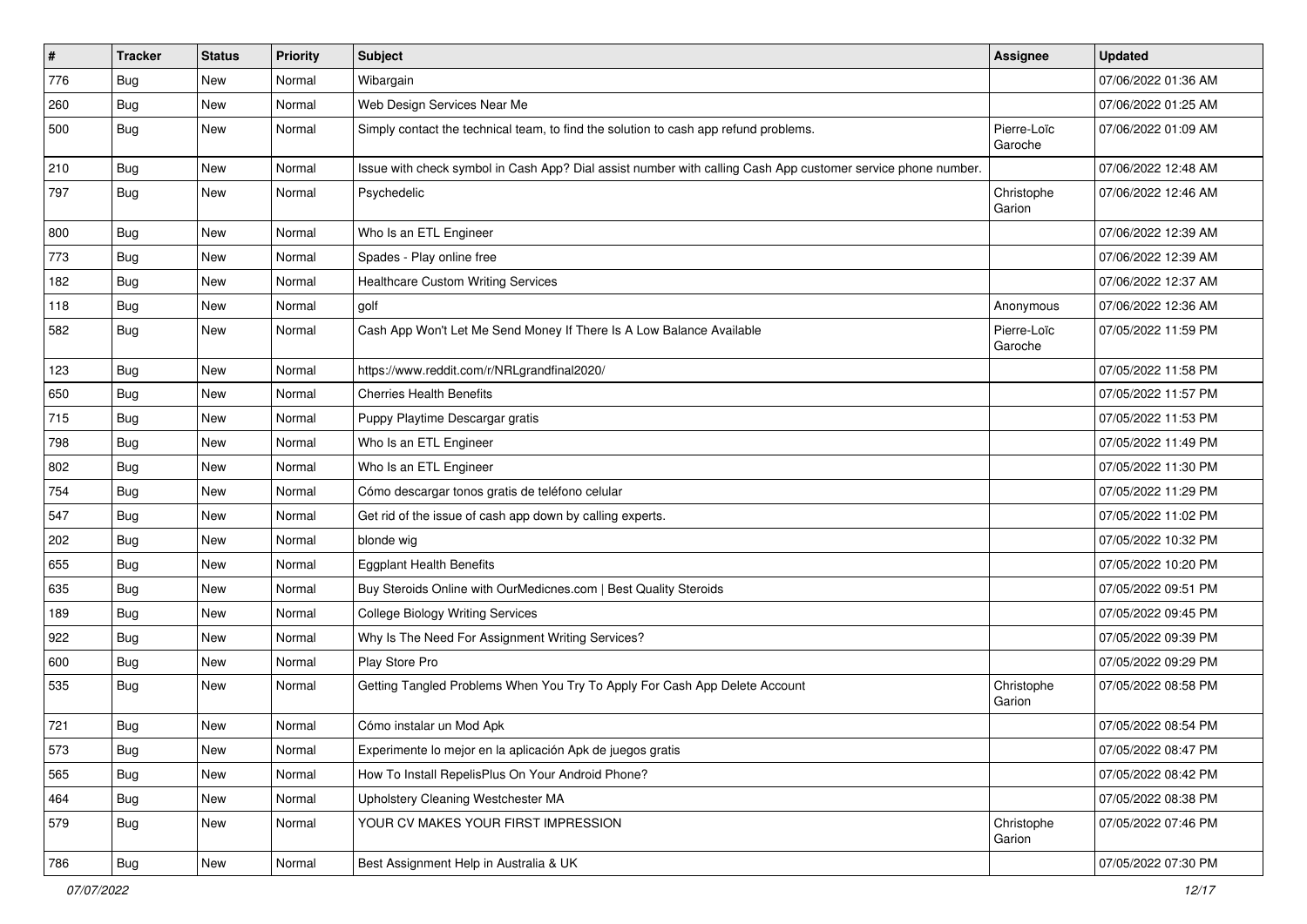| $\vert$ # | <b>Tracker</b> | <b>Status</b> | <b>Priority</b> | Subject                                                                                            | <b>Assignee</b>        | <b>Updated</b>      |
|-----------|----------------|---------------|-----------------|----------------------------------------------------------------------------------------------------|------------------------|---------------------|
| 469       | <b>Bug</b>     | New           | Normal          | Germs Removal Westchester MA                                                                       |                        | 07/05/2022 07:23 PM |
| 730       | Bug            | <b>New</b>    | Normal          | Canon IJ Network Tool                                                                              |                        | 07/05/2022 07:20 PM |
| 203       | Bug            | New           | Low             | Airport Taxi Guildford                                                                             | Anonymous              | 07/05/2022 07:16 PM |
| 196       | <b>Bug</b>     | New           | Normal          | Homoeobazaar For Homeopathy Medicines                                                              |                        | 07/05/2022 06:45 PM |
| 528       | <b>Bug</b>     | <b>New</b>    | Normal          | Korean Mag                                                                                         |                        | 07/05/2022 06:42 PM |
| 317       | <b>Bug</b>     | New           | Normal          | Eco/Green Cleaning Services in Virginia Beach VA                                                   |                        | 07/05/2022 06:33 PM |
| 250       | Bug            | New           | Normal          | Reviews of phone ringtones                                                                         |                        | 07/05/2022 06:21 PM |
| 682       | Bug            | New           | Normal          | Does Facebook customer service live chat allow to speak with someone?                              |                        | 07/05/2022 06:09 PM |
| 609       | <b>Bug</b>     | New           | High            | Online Trusted Medicine Store in US for Health - Genericmedsupply                                  |                        | 07/05/2022 06:05 PM |
| 128       | Bug            | New           | Normal          | dfgbd                                                                                              |                        | 07/05/2022 05:58 PM |
| 696       | <b>Bug</b>     | New           | Normal          | How to Install the TuMangaOnline App                                                               |                        | 07/05/2022 05:37 PM |
| 569       | Bug            | New           | Normal          | What is the incoming and outgoing mail server for Outlook IMAP settings?                           | Pierre-Loïc<br>Garoche | 07/05/2022 05:35 PM |
| 668       | <b>Bug</b>     | New           | Normal          | Get to know Cash App Refund Process here                                                           |                        | 07/05/2022 05:09 PM |
| 586       | Bug            | New           | Normal          | Best Modifications For Your Mobile Phone                                                           |                        | 07/05/2022 04:56 PM |
| 155       | Bug            | New           | Normal          | Cant access my cash app account                                                                    | Pierre-Loïc<br>Garoche | 07/05/2022 04:42 PM |
| 524       | Bug            | <b>New</b>    | Normal          | How Does Google Account Recovery Work If Your Account Is Hacked?                                   |                        | 07/05/2022 04:20 PM |
| 979       | <b>Bug</b>     | New           | Normal          | Free Gas Cards for the Unemployed                                                                  |                        | 07/05/2022 03:45 PM |
| 477       | Bug            | New           | Normal          | What Does Online Coupon Mean?                                                                      |                        | 07/05/2022 03:41 PM |
| 697       | Bug            | <b>New</b>    | Normal          | How to Descargar Pura TV For Android                                                               |                        | 07/05/2022 03:29 PM |
| 591       | Bug            | New           | Normal          | How To Find Facebook Modifications For Your Spotify Premium Apk?                                   |                        | 07/05/2022 03:13 PM |
| 955       | Bug            | <b>New</b>    | Normal          | How Long Does Verification Take On Cash App If You Apply For The Verification?                     | Christophe<br>Garion   | 07/05/2022 02:41 PM |
| 703       | Bug            | <b>New</b>    | Normal          | For real-time help, dial Facebook customer service number                                          |                        | 07/05/2022 02:40 PM |
| 574       | Bug            | <b>New</b>    | Normal          | How to fix the Epson printer offline issue due to a wired connection?                              |                        | 07/05/2022 02:39 PM |
| 690       | <b>Bug</b>     | New           | Normal          | campervan hire                                                                                     |                        | 07/05/2022 02:00 PM |
| 88        | Bug            | New           | Normal          | kind2 output: When for node arguments                                                              | Pierre-Loïc<br>Garoche | 07/05/2022 01:40 PM |
| 723       | <b>Bug</b>     | New           | High            | The best horror game in 2021                                                                       | Christophe<br>Garion   | 07/05/2022 01:21 PM |
| 253       | Bug            | New           | Normal          | Florence Lawrence                                                                                  |                        | 07/05/2022 01:16 PM |
| 1145      | Bug            | New           | Normal          | IHG Is Extending Its Already Impressive Roster with a New Luxury Collection of Independent Hotels? |                        | 07/05/2022 12:50 PM |
| 685       | <b>Bug</b>     | New           | Low             | youtube thumbnail downloader                                                                       | Pierre-Loïc<br>Garoche | 07/05/2022 12:45 PM |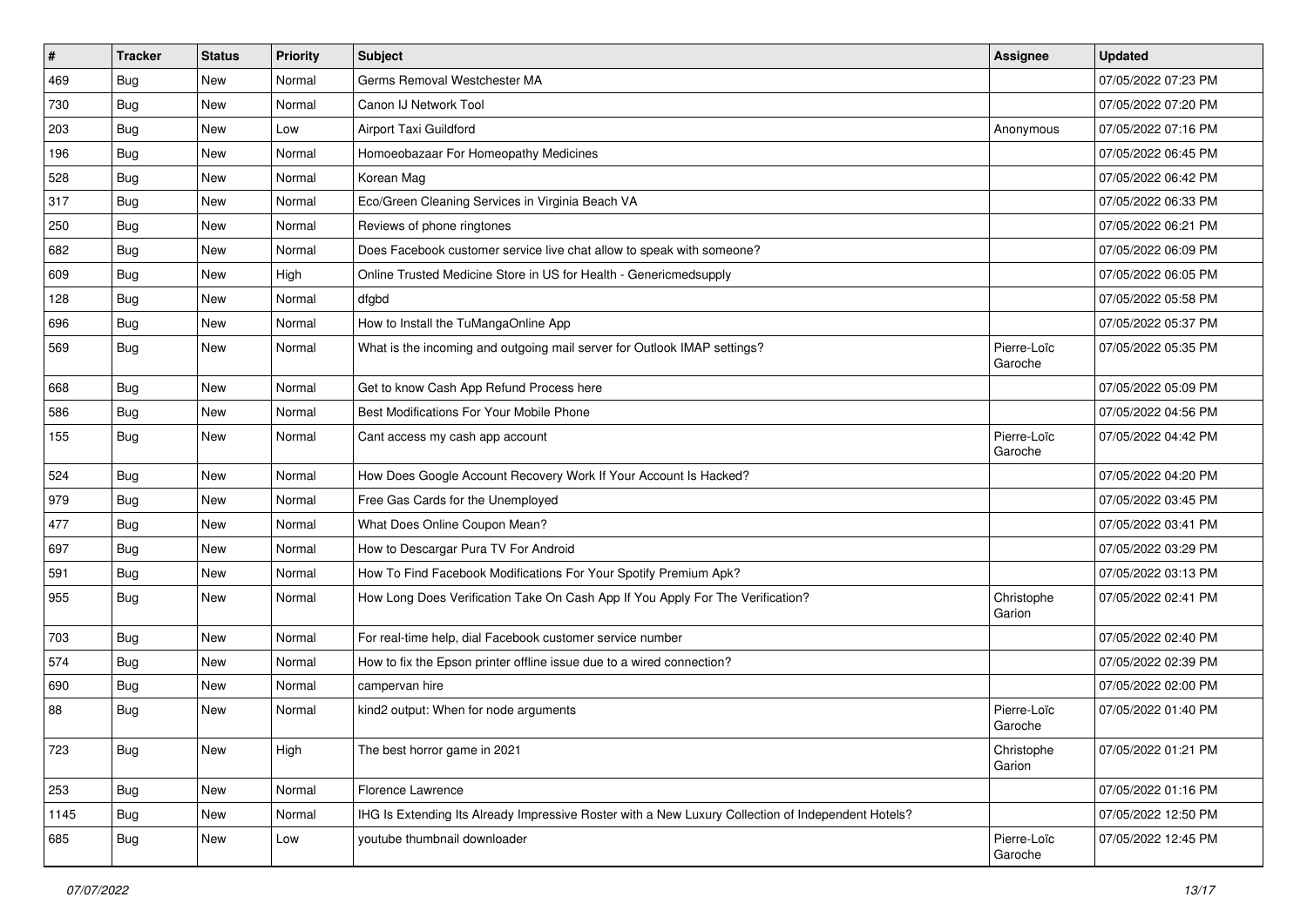| $\vert$ # | <b>Tracker</b> | <b>Status</b> | <b>Priority</b> | <b>Subject</b>                                                                                          | <b>Assignee</b>       | <b>Updated</b>      |
|-----------|----------------|---------------|-----------------|---------------------------------------------------------------------------------------------------------|-----------------------|---------------------|
| 658       | <b>Bug</b>     | New           | Normal          | Watermelon Nutrition Facts And Health Benefits                                                          |                       | 07/05/2022 12:28 PM |
| 662       | Bug            | New           | Normal          | Oreo TV Download - The Easiest Way to Watch Live TV                                                     |                       | 07/05/2022 12:10 PM |
| 651       | Bug            | New           | Normal          | Salmon Health Benefits                                                                                  |                       | 07/05/2022 12:09 PM |
| 457       | <b>Bug</b>     | New           | Normal          | Carpet Cleaning Medford MA                                                                              |                       | 07/05/2022 12:06 PM |
| 767       | <b>Bug</b>     | New           | Normal          | apkmod                                                                                                  |                       | 07/05/2022 11:57 AM |
| 481       | <b>Bug</b>     | New           | Normal          | Nur Online Shop                                                                                         |                       | 07/05/2022 11:49 AM |
| 556       | Bug            | New           | Normal          | Play Game Mod Apk With Your Friends                                                                     |                       | 07/05/2022 11:45 AM |
| 1104      | Bug            | New           | Normal          | Idle game fix bug                                                                                       |                       | 07/05/2022 11:42 AM |
| 661       | <b>Bug</b>     | New           | Normal          | Turbo VPN MOD APK Download                                                                              |                       | 07/05/2022 11:24 AM |
| 761       | Bug            | New           | Normal          | What is it about basketball that makes it so popular in the United States?                              | Corentin<br>Lauverjat | 07/05/2022 11:09 AM |
| 532       | <b>Bug</b>     | New           | Normal          | My Assignment Help                                                                                      |                       | 07/05/2022 11:04 AM |
| 941       | Bug            | New           | Normal          | is Disney Now and Disney Plus different?                                                                |                       | 07/05/2022 11:02 AM |
| 615       | <b>Bug</b>     | New           | Normal          | CheapestMedsShop   100% Safe Medicines Online in USA UK & AUS.                                          |                       | 07/05/2022 09:58 AM |
| 537       | Bug            | New           | Normal          | Get tech assistance with customer support on ATT Yahoo email login issue.                               |                       | 07/05/2022 09:54 AM |
| 825       | Bug            | New           | Normal          | Lucky Patcher Download                                                                                  |                       | 07/05/2022 09:19 AM |
| 771       | Bug            | New           | Normal          | united airlines baggage policy                                                                          |                       | 07/05/2022 09:19 AM |
| 400       | Bug            | New           | Normal          | Office Moving Services in Potomac MD                                                                    |                       | 07/05/2022 09:18 AM |
| 568       | Bug            | New           | Normal          | Instale a versão mais recente do YouTube Premium                                                        |                       | 07/05/2022 09:14 AM |
| 1114      | Bug            | New           | Normal          | To control the car, all you must do is click to go left or right and release the button to go straight. |                       | 07/05/2022 09:01 AM |
| 115       | Bug            | New           | Normal          | <b>NFL LIVE STREAM</b>                                                                                  |                       | 07/05/2022 08:46 AM |
| 1120      | Bug            | New           | Normal          | Summary of 5 best coloring apps on phones                                                               |                       | 07/05/2022 08:31 AM |
| 722       | Bug            | New           | Normal          | Vergrößern Sie Instagram-Fotos mit instazoom                                                            | Christophe<br>Garion  | 07/05/2022 08:23 AM |
| 460       | Bug            | New           | Normal          | Floor Cleaning Medford MA                                                                               |                       | 07/05/2022 08:19 AM |
| 484       | Bug            | New           | Normal          | UK best essay writing service                                                                           |                       | 07/05/2022 08:08 AM |
| 1144      | <b>Bug</b>     | New           | Normal          | <b>Tour Packages</b>                                                                                    |                       | 07/05/2022 07:55 AM |
| 709       | <b>Bug</b>     | New           | Normal          | How To Load Cash App Card At Walmart Without Having To Face Any Hassle?                                 |                       | 07/05/2022 07:45 AM |
| 741       | Bug            | New           | Normal          | <b>Blockchain Technology Solutions</b>                                                                  |                       | 07/05/2022 07:25 AM |
| 143       | Bug            | New           | Normal          | Bob lace front wigs                                                                                     |                       | 07/05/2022 07:09 AM |
| 247       | Bug            | New           | Normal          | best 4 Channel Amp                                                                                      |                       | 07/05/2022 07:06 AM |
| 763       | <b>Bug</b>     | New           | High            | How to Make a Ringtone on Your iPhone                                                                   |                       | 07/05/2022 07:00 AM |
| 774       | <b>Bug</b>     | New           | Normal          | Follow proper initiatives                                                                               |                       | 07/05/2022 06:06 AM |
| 645       | <b>Bug</b>     | New           | Normal          | thong tin chinh xac nhat hom nay                                                                        |                       | 07/05/2022 06:06 AM |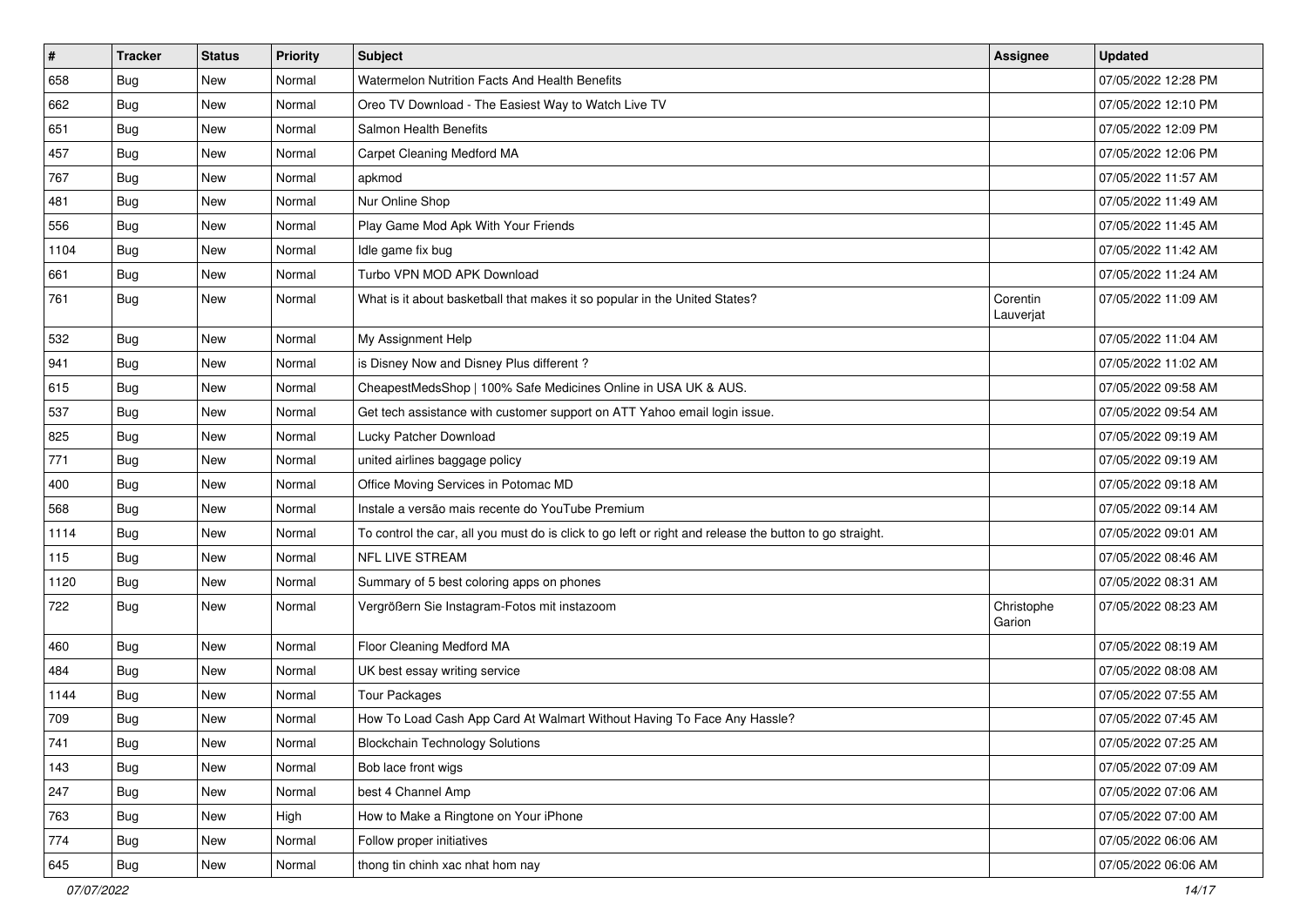| $\vert$ # | <b>Tracker</b> | <b>Status</b> | Priority | <b>Subject</b>                                                                                                                                                                                                                                                        | <b>Assignee</b>        | <b>Updated</b>      |
|-----------|----------------|---------------|----------|-----------------------------------------------------------------------------------------------------------------------------------------------------------------------------------------------------------------------------------------------------------------------|------------------------|---------------------|
| 140       | Bug            | New           | Normal   | sugarbalanceusa                                                                                                                                                                                                                                                       |                        | 07/05/2022 05:29 AM |
| 619       | <b>Bug</b>     | New           | Normal   | Online Trusted Medicine Store in US for Health - Genericmedsupply                                                                                                                                                                                                     |                        | 07/05/2022 05:11 AM |
| 483       | Bug            | New           | Normal   | UK best essay writing service                                                                                                                                                                                                                                         |                        | 07/05/2022 05:11 AM |
| 656       | Bug            | New           | Normal   | Kiwi Nutrition Facts And Health Benefits                                                                                                                                                                                                                              |                        | 07/05/2022 04:52 AM |
| 631       | Bug            | New           | Normal   | How Can I Load Cash App Card at Walmart straight away?                                                                                                                                                                                                                |                        | 07/05/2022 04:34 AM |
| 688       | Bug            | New           | Normal   | How to use twitch.tv/activate?                                                                                                                                                                                                                                        |                        | 07/05/2022 04:19 AM |
| 598       | Bug            | New           | Normal   | Universo s / f Download                                                                                                                                                                                                                                               |                        | 07/05/2022 04:13 AM |
| 614       | Bug            | New           | Normal   | Como baixar o MOD APK no celular                                                                                                                                                                                                                                      |                        | 07/05/2022 04:08 AM |
| 783       | Bug            | New           | Normal   | How Do I Determine The Reasons And Solutions To Fix Cash App Transfer Failed?                                                                                                                                                                                         |                        | 07/05/2022 04:03 AM |
| 706       | Bug            | New           | Normal   | How Can You Cancel A Cash App Payment Without Any Prior Information?                                                                                                                                                                                                  |                        | 07/05/2022 03:46 AM |
| 1108      | <b>Bug</b>     | New           | Normal   | Six Guns Mod Apk Answers Your Questions                                                                                                                                                                                                                               |                        | 07/05/2022 03:27 AM |
| 728       | <b>Bug</b>     | New           | Normal   | Will Cash App refund money if scammed? Hitches With Optimum Ease                                                                                                                                                                                                      |                        | 07/05/2022 02:45 AM |
| 970       | Bug            | New           | Normal   | The Amount Of Time Does Cash App Direct Deposit Time Take?                                                                                                                                                                                                            |                        | 07/05/2022 02:33 AM |
| 473       | Bug            | New           | Normal   | Floor Stripping Arlington MA                                                                                                                                                                                                                                          |                        | 07/05/2022 02:30 AM |
| 704       | Bug            | New           | Normal   | Reach support team of Chime Customer Service for instant help                                                                                                                                                                                                         |                        | 07/05/2022 02:23 AM |
| 781       | Bug            | New           | Normal   | Free Whatsapp Group to Join                                                                                                                                                                                                                                           |                        | 07/05/2022 02:19 AM |
| 587       | Bug            | New           | Normal   | Why Picsart Pro Offers Great Features                                                                                                                                                                                                                                 |                        | 07/05/2022 02:12 AM |
| 716       | Bug            | New           | Normal   | La celebración de un BabyShower.                                                                                                                                                                                                                                      |                        | 07/05/2022 01:58 AM |
| 620       | <b>Bug</b>     | New           | Normal   | Viagra Meds: Fastest & Quick Delivery On Your Doorstep - USA                                                                                                                                                                                                          |                        | 07/05/2022 01:45 AM |
| 782       | <b>Bug</b>     | New           | Normal   | Comment faire une sonnerie téléphonique                                                                                                                                                                                                                               |                        | 07/05/2022 01:35 AM |
| 602       | Bug            | New           | Normal   | Best Essay Writing Service UK                                                                                                                                                                                                                                         | Pierre-Loïc<br>Garoche | 07/05/2022 01:28 AM |
| 593       | Bug            | New           | Normal   | Eiffel Spark Ultimate C2 SN series is a fully synthetic range of advanced performance engine oils blended in high<br>performance fully synthetic (PAO - polyalphaolefin) basestocks fortified with advanced technology additive<br>system, specifically formulated to |                        | 07/05/2022 01:19 AM |
| 450       | Bug            | New           | Normal   | Floor Stripping Quincy MA                                                                                                                                                                                                                                             |                        | 07/05/2022 01:16 AM |
| 961       | Bug            | New           | Normal   | TeaTv is an Android                                                                                                                                                                                                                                                   |                        | 07/05/2022 12:43 AM |
| 677       | <b>Bug</b>     | New           | Normal   | Logo Design Services Near Me                                                                                                                                                                                                                                          |                        | 07/05/2022 12:15 AM |
| 580       | Bug            | New           | High     | What is Narrative Essay?                                                                                                                                                                                                                                              | Christophe<br>Garion   | 07/05/2022 12:04 AM |
| 742       | Bug            | New           | Normal   | How Long Does Cash App Support Take To Respond For A Better Support?                                                                                                                                                                                                  |                        | 07/04/2022 11:48 PM |
| 628       | <b>Bug</b>     | New           | Normal   | CV reviewing services!                                                                                                                                                                                                                                                |                        | 07/04/2022 11:33 PM |
| 954       | <b>Bug</b>     | New           | Normal   | AZ Screen Recorder Mod                                                                                                                                                                                                                                                |                        | 07/04/2022 10:08 PM |
| 766       | <b>Bug</b>     | New           | Normal   | Pobreflix Mod APK Review                                                                                                                                                                                                                                              |                        | 07/04/2022 09:29 PM |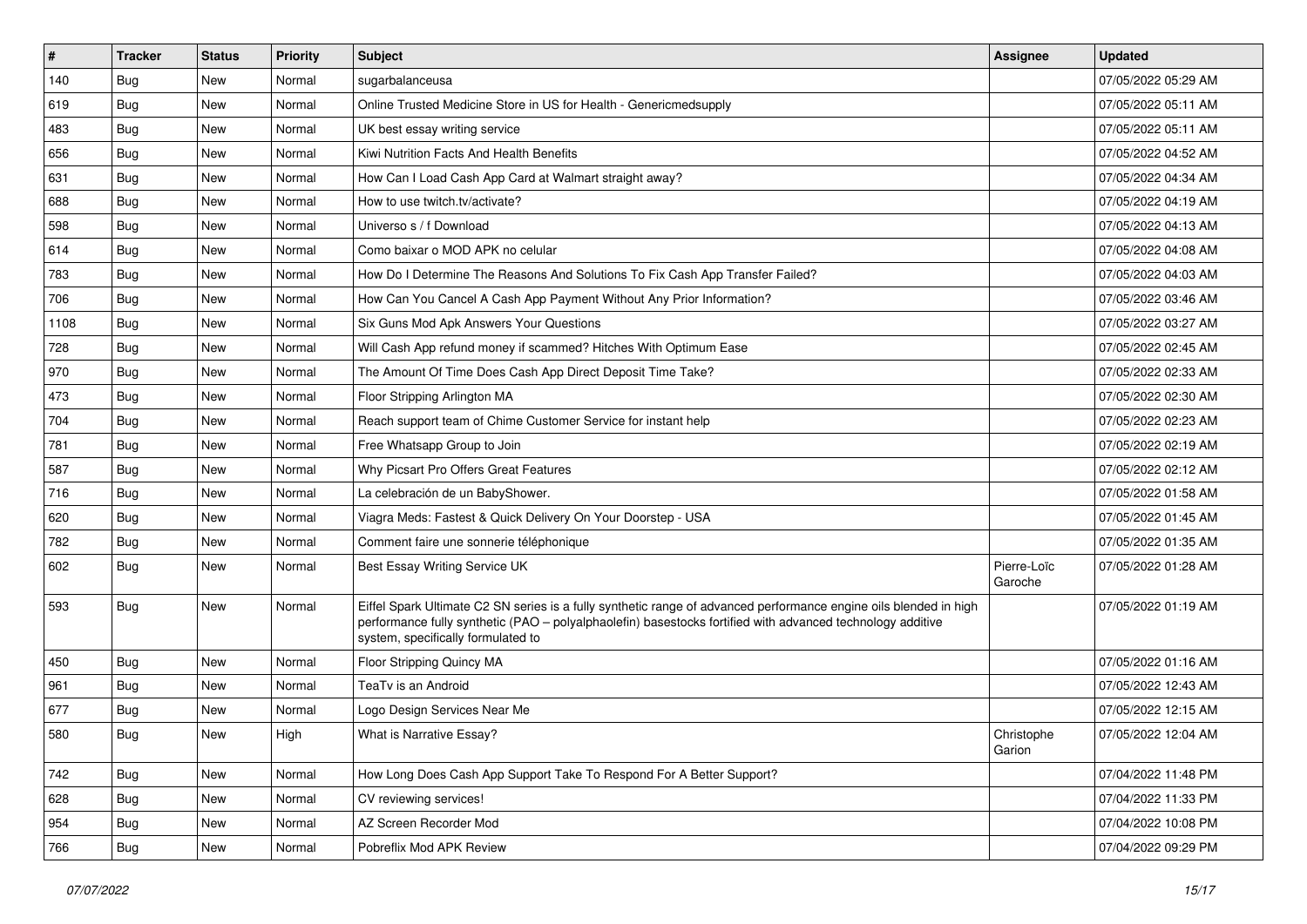| $\vert$ # | <b>Tracker</b> | <b>Status</b> | <b>Priority</b> | Subject                                                            | Assignee               | <b>Updated</b>      |
|-----------|----------------|---------------|-----------------|--------------------------------------------------------------------|------------------------|---------------------|
| 461       | <b>Bug</b>     | New           | Normal          | Germs Removal Medford MA                                           |                        | 07/04/2022 08:49 PM |
| 636       | Bug            | New           | Normal          | What is the most popular furniture color?                          |                        | 07/04/2022 08:31 PM |
| 562       | Bug            | New           | Normal          | Learn Basic Mahjong Rules                                          |                        | 07/04/2022 08:22 PM |
| 712       | <b>Bug</b>     | New           | Normal          | Tips and Tricks                                                    |                        | 07/04/2022 07:57 PM |
| 940       | Bug            | New           | Normal          | What is Plex and Is Plex Legal?                                    |                        | 07/04/2022 07:54 PM |
| 563       | <b>Bug</b>     | New           | Normal          | Understanding the Difference Between Free and Paid Mod Apks        |                        | 07/04/2022 07:50 PM |
| 809       | Bug            | New           | Normal          | Smash Karts - immerse yourself in the exciting race                |                        | 07/04/2022 07:42 PM |
| 601       | Bug            | New           | Normal          | Best Essay Writing Service UK                                      | Pierre-Loïc<br>Garoche | 07/04/2022 07:26 PM |
| 134       | Bug            | <b>New</b>    | Normal          | wisegolfers                                                        |                        | 07/04/2022 07:14 PM |
| 765       | Bug            | New           | Normal          | Follow proper initiatives to check my cash app                     |                        | 07/04/2022 07:06 PM |
| 707       | <b>Bug</b>     | New           | Normal          | Why Accounting Assignments Are Beneficial For The Students?        | Pierre-Loïc<br>Garoche | 07/04/2022 06:59 PM |
| 239       | <b>Bug</b>     | New           | Normal          | Algunas características más de Choices MOD APK                     |                        | 07/04/2022 06:59 PM |
| 133       | Bug            | New           | Normal          | craftlabs                                                          |                        | 07/04/2022 06:33 PM |
| 235       | Bug            | New           | Low             | HP Printer Assistant Software   Download & Install HP Assistant    |                        | 07/04/2022 06:32 PM |
| 659       | <b>Bug</b>     | New           | Normal          | Olive Oil Properties And Health Benefits                           |                        | 07/04/2022 06:06 PM |
| 717       | Bug            | New           | Normal          | Disney Plus Apk - Watch Movies and TV Shows on Your Device         |                        | 07/04/2022 05:53 PM |
| 280       | <b>Bug</b>     | New           | Normal          | Pacific Web Design                                                 |                        | 07/04/2022 05:52 PM |
| 231       | <b>Bug</b>     | New           | Normal          | Is the ringtone download difficult or not?                         | Pierre-Loïc<br>Garoche | 07/04/2022 05:42 PM |
| 710       | Bug            | New           | Normal          | Take Necessary Assistance If You Are Unable Activate Cash App Card |                        | 07/04/2022 04:59 PM |
| 768       | Bug            | New           | Normal          | Where can you buy best jackets online?                             |                        | 07/04/2022 04:44 PM |
| 750       | Bug            | New           | Normal          | Create a Report Template                                           |                        | 07/04/2022 04:40 PM |
| 302       | <b>Bug</b>     | New           | Normal          | Auto Electrical Repair Services in Norcross GA                     |                        | 07/04/2022 04:34 PM |
| 950       | Bug            | New           | Normal          | ij.start canon                                                     |                        | 07/04/2022 04:29 PM |
| 670       | <b>Bug</b>     | New           | Normal          | JTWhatsApp Apk - The New and Improved WhatsApp                     |                        | 07/04/2022 03:20 PM |
| 474       | <b>Bug</b>     | New           | Normal          | Floor Waxing Arlington MA                                          |                        | 07/04/2022 02:14 PM |
| 672       | Bug            | New           | Normal          | The easiest way to delete ringtones on iPhone                      |                        | 07/04/2022 01:22 PM |
| 222       | <b>Bug</b>     | New           | Normal          | Social Profile links                                               |                        | 07/04/2022 01:09 PM |
| 689       | <b>Bug</b>     | New           | Normal          | How to use twitch.tv/activate?                                     |                        | 07/04/2022 12:58 PM |
| 720       | <b>Bug</b>     | New           | Normal          | How does Cash App Phone Number provide a quick treatment?          |                        | 07/04/2022 12:42 PM |
| 732       | Bug            | New           | Normal          | Get rectifications steps about why cash app transfer failed        |                        | 07/04/2022 12:38 PM |
| 815       | <b>Bug</b>     | New           | Normal          | how do i call cash app customer service                            | Xavier Thirioux        | 07/04/2022 12:34 PM |